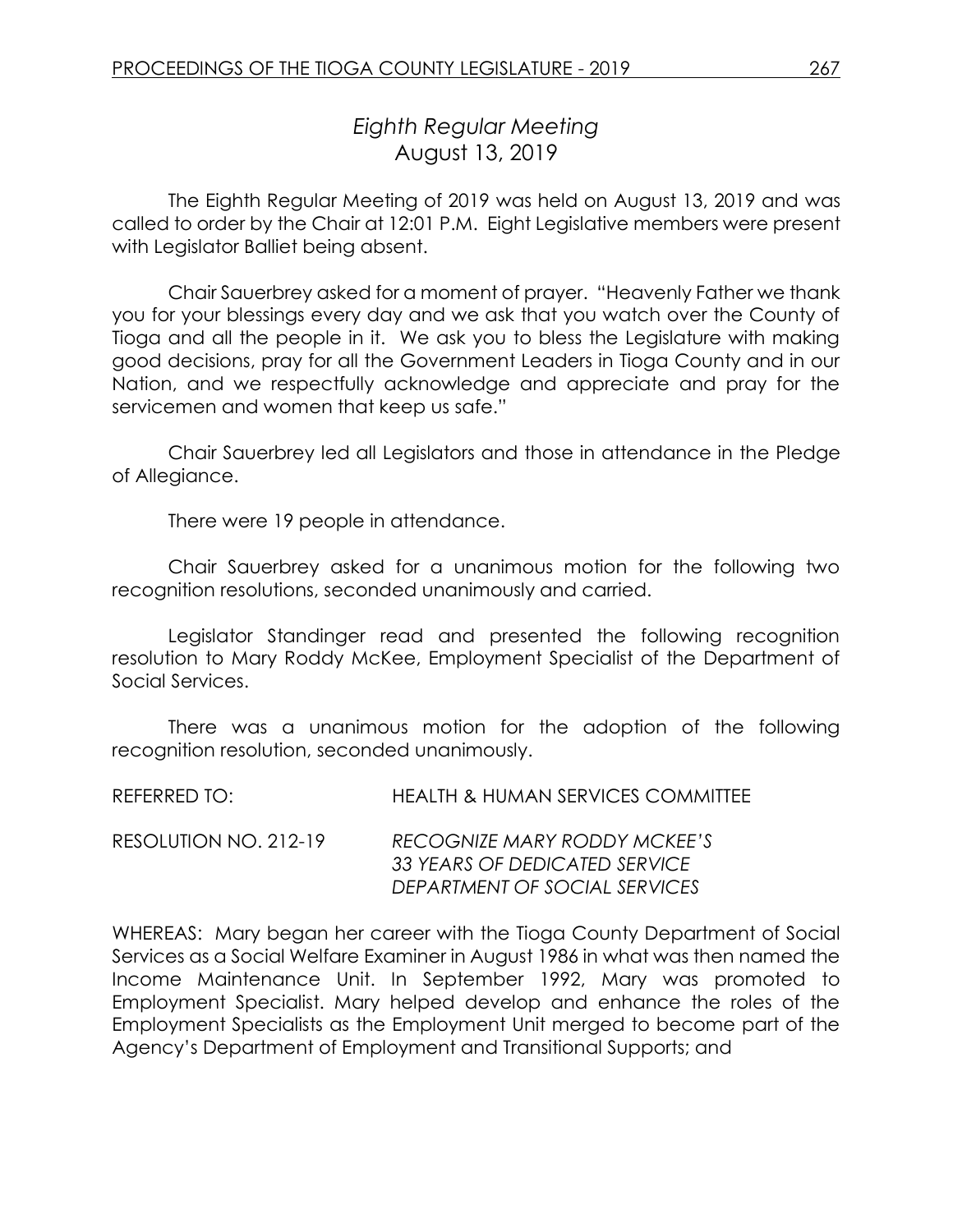WHEREAS: Mary Roddy McKee has been a dedicated and loyal employee in the performance of her duties; and

WHEREAS: Mary Roddy McKee has shown the highest levels of reliability, trust, loyalty and competence in the performance of her duties; and

WHEREAS: Mary Roddy McKee will retire on August 24, 2019; now therefore be it

RESOLVED:That the Tioga County Legislature, on its own behalf, as well as on behalf of the citizens of Tioga County, express sincere gratitude to Mary Roddy McKee for her thirty-three years of dedicated and loyal service to the Tioga County Department of Social Services and its most vulnerable citizens; and be it further

RESOLVED: That this resolution be spread upon the minutes of this meeting and a certified copy be presented to this loyal, dedicated and outstanding employee, Mary Roddy McKee.

### ROLL CALL VOTE Unanimously Yes – Legislators Sauerbrey, Roberts, Standinger, Sullivan, Weston, Hollenbeck, Monell and Mullen.

No – None.

Absent – Legislator Balliet.

RESOLUTION ADOPTED UNANIMOUSLY.

Legislator Standinger spoke. "Congratulations Mary. You started with the County the same time I started with the State Police and I retired from that in 2011 so you have done quite a bit longer time than me."

Shawn Yetter, Commissioner of Social Services spoke. "Congratulations Mary. We are always very fortunate to have employees like Mary who decide to dedicated their entire working careers to Tioga County and she is one of those people who did just that. Over the past 33 years Mary's dependability has been nothing short of astonishing. When asked, Mary has always been willing to come in early, stay late, cover for coworkers and most importantly to her do whatever needs to be done to assist one of her clients when they are in the most need.

"Mary for the duration of her time with the County has been a critical part of a Team, albeit the makeup and location of that Team has changed many times over the years, a Team that is responsible for keeping our cash assistance caseloads one of the smallest in the State and that success does not just happen,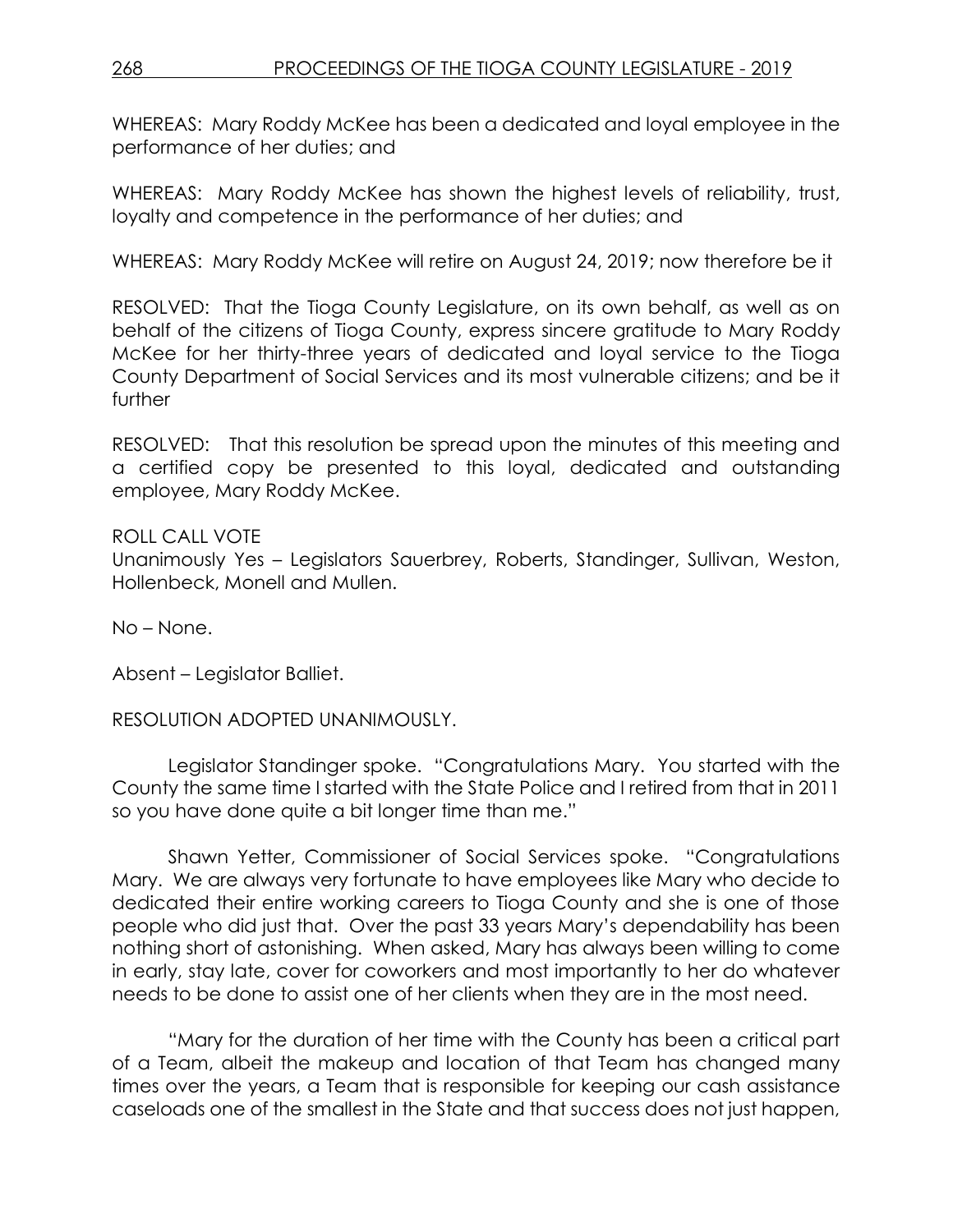it is a direct result of the work that Mary and her colleagues do every day to help move people towards self sufficiency and a better life. Mary has always brought sensitivity and compassion combined with the importance of setting expectations in building on people's potential that has allowed for that record of success. While losing your wealth of knowledge and enthusiasm you bring to the agency every day is sad for us, we are thrilled that you are ready to enter the next chapter of your life, which we will know will be filled with new adventures and challenges, and of course a lot of grandson time. Mary thank you for your dedication to Tioga County and especially to the people you have directly served. You are indeed an employee that our Department has been very proud of throughout the entire duration of your stellar career and we wish you a long and healthy retirement."

Mary Roddy McKee spoke. "I just want to say it was my pleasure working for Tioga County. This is an amazing County. I have friends, I was originally born and raised in Syracuse and I have friends that work for Onondaga County and I have gone into their environment as well as the opportunity of traveling around with this County representing and this is one amazing County."

Legislator Sullivan read and presented the following recognition resolution to Mary Hogan, Computer Programmer of the Information Technology and Communication Services Department.

There was a unanimous motion for the adoption of the following recognition resolution, seconded unanimously.

| REFERRED TO:          | <b>INFORMATION TECHNOLOGY COMMITTEE</b>                                                                  |
|-----------------------|----------------------------------------------------------------------------------------------------------|
| RESOLUTION NO. 213–19 | <b>RESOLUTION RECOGNIZING</b><br>MARY HOGAN'S<br><b>20 YEARS OF DEDICATED</b><br>SERVICE TO TIOGA COUNTY |

WHEREAS: Mary Hogan was hired on August 17, 1998 as a Computer Programmer; and

WHEREAS: Mary Hogan has been a valuable employee to the Information Technology and Communication Services department, thereby earning the respect of her colleagues and peers throughout Tioga County; and

WHEREAS: Mary Hogan will retire from Tioga County on August 19, 2019; therefore be it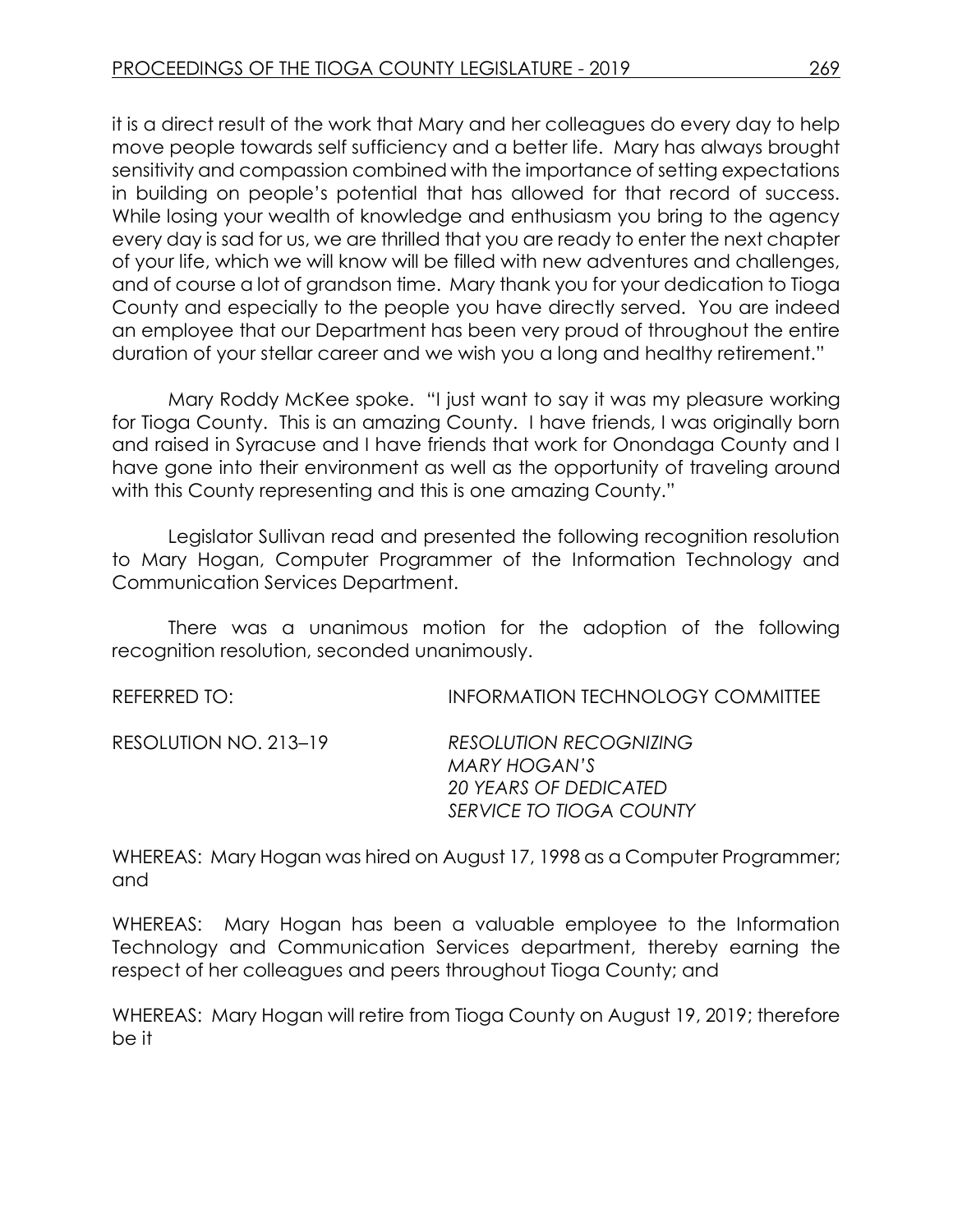RESOLVED: That the Tioga County Legislature, on its own behalf, as well as on behalf of the citizens of Tioga County, express sincere gratitude to Mary Hogan for her 20 years of dedicated and loyal service to the residents of Tioga County; and be it further

RESOLVED: That this resolution be spread upon the minutes of this meeting and a certified copy be presented to this outstanding employee, Mary Hogan.

#### ROLL CALL VOTE

Unanimously Yes – Legislators Sauerbrey, Roberts, Standinger, Sullivan, Weston, Hollenbeck, Monell and Mullen.

No – None.

Absent – Legislator Balliet.

#### RESOLUTION ADOPTED UNANIMOUSLY.

Legislator Sullivan spoke. "I have here a little over 10 years Mary, so that is only about half the time that you have been here, but in my career here you often times hear in committee meetings and then just miscellaneous comments by people of employees who went above and beyond or employees that they love to work with, and all kinds of good stuff, and the name that has mostly come up in my experience has been that of Mary Hogan. I congratulate you on a successful career and I wish you all the best in your next endeavors."

Chair Sauerbrey spoke. "Because I am here every day I get to see a lot of things that go on, so I have to put in my two cents. Mary you are a team player all the way. You were a recipient of the 2016 Employee of the 4th Quarter, 2016 Employee of the Year, which is pretty awesome. You were very instrumental in the AS400 and I think you are the only person in Town that knows what is really on there and you are taking care of that and we very much appreciate it. Fixed assets, you spent numerous hours fixing the County's fixed assets. It was very complicated and we appreciate it. You are instrumental in all aspects of Munis. You are considered or at least were considered the house expert when it comes to an issue I can hear Cathy Haskell on the phone in the morning, "Mary help me figure this out" and they commiserate and figure out the details of the system, so we are going to really miss that and we very much appreciate your attention to detail. I just do not want you to think that you are leaving without us noticing, so thank you very much."

Doug Camin, Chief Information Officer spoke. "Mary, it has been a really great opportunity to serve my time with you and I just wanted to make sure that as Manger there are very few times that I have had better employees and better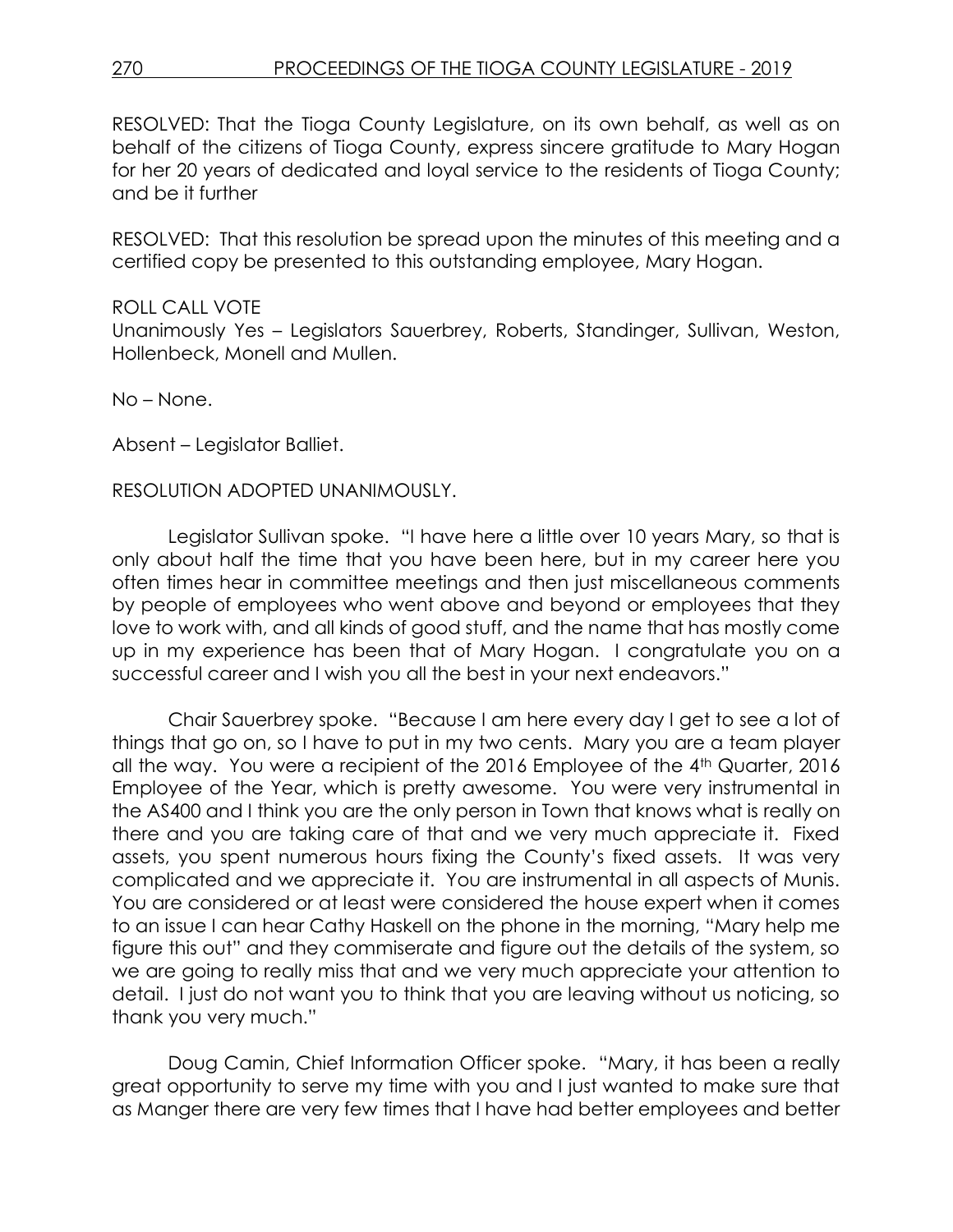people working with me on a Team as you. Marte covered things like the Employee of the Quarter and all these other things that have happened over the years. I know everybody else recognizes that and I want to make sure to tell you personally in front of everybody here just how much you will be missed and how beneficial it has been to have you around. It is just incredible and I could have not asked for a better person to be the point person of the AS400 and to make a successful transition from one financial system to another one, quite honestly so late in your career, which was a big thing in IT and not many people do that so kudos to you for that and kudos to you for all your service. Thank you."

Mary Hogan of Information Technology spoke. "Thank you very much. It has been a real pleasure working with all of you and I will miss all of our conversations on the phone, sometimes not about problems and sometimes about problems, but thank you very much and all the best to everybody."

Chair Sauerbrey noted the following Proclamation on Immunization Awareness Month.

#### **COUNTY OF TIOGA EXECUTIVE PROCLAMATION**

WHEREAS: August is National Immunization Awareness Month with immunizations representing one of the greatest public health accomplishments of the 20<sup>th</sup> century; and

WHEREAS: Vaccines provide parents a safe, proven means to protect their children from serious communicable diseases by following the recommended immunization schedule – giving their child the vaccines they need, when they need them; and

WHEREAS: Child care facilities, preschool programs, schools and colleges are prone to outbreaks of infectious diseases due to poor hand washing, not covering coughs, and other factors such as interacting in crowded environments; and

WHEREAS: When a child becomes sick with a disease such as whooping cough or the flu, they may miss several days of school while recovering and a parent may have to miss work or other important obligations; and

WHEREAS: Vaccines are an important part of a healthy pregnancy and a mother can pass some protection on to her baby. Women should be up to date on their vaccinations before becoming pregnant and should receive vaccines against both flu and whooping cough during pregnancy; and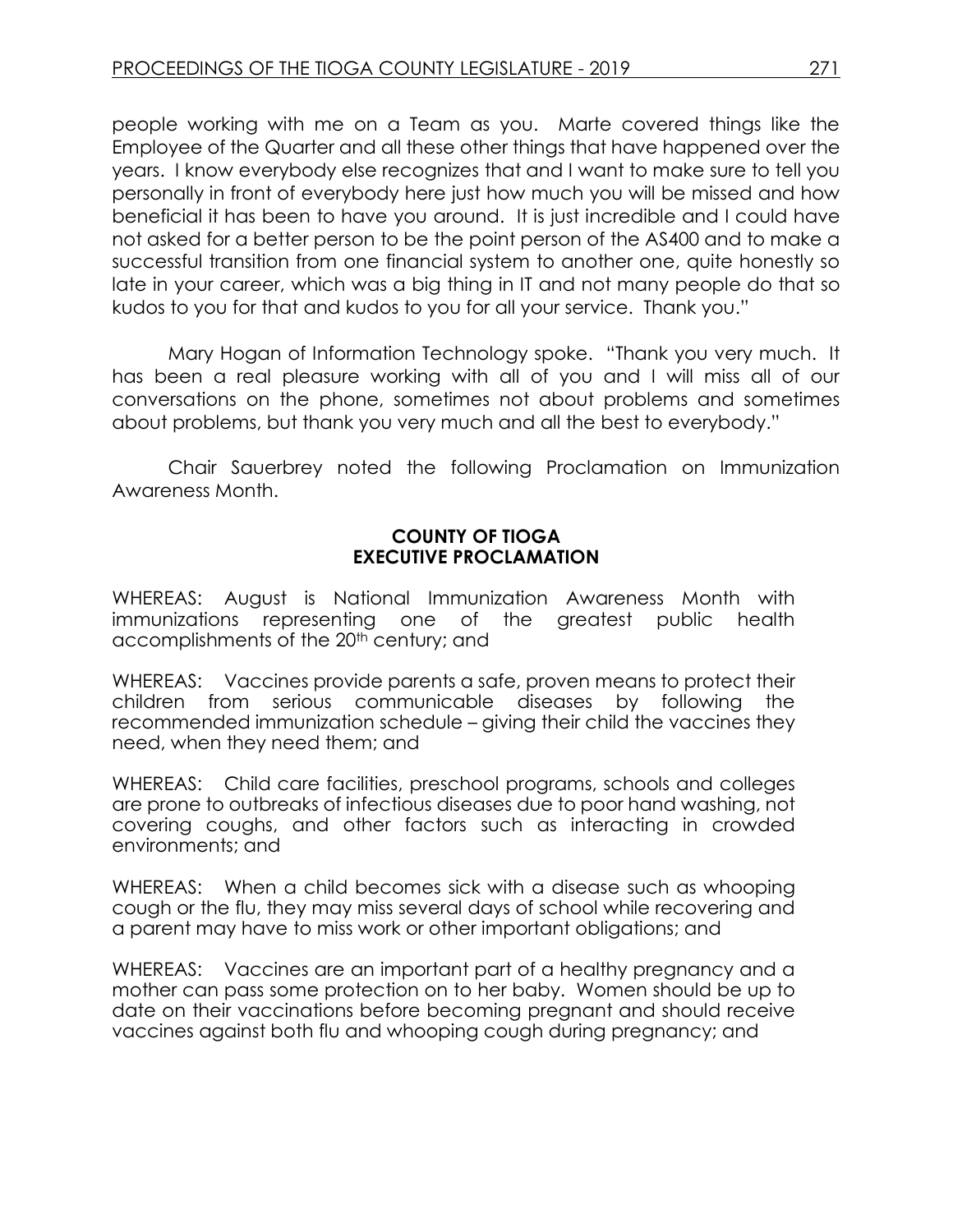WHEREAS: All adults should be vaccinated to protect their health. Even healthy adults can become seriously ill and pass diseases on to others. Everyone should have their vaccination needs assessed by their primary care provider; and

WHEREAS: Tioga County Public Health encourages everyone to be immunized; therefore

The TIOGA COUNTY LEGISLATURE, County of Tioga, does hereby proclaim the month of August 2019 as:

#### **IMMUNIZATION AWARENESS MONTH**

and urges the citizens of our County to educate themselves on the recommended vaccines for themselves and their children to prevent the spread of contagious communicable diseases.

Marti Borko had privilege of the floor. "Good afternoon. I am very pleased that I am following presentations of Tioga County employees because the one thing that I really learned during my four years serving where you are now is that the greatest asset that this County has is it employees. They have been terrific throughout the years and a terrific asset.

"I want to speak now about the financial situation and the financial situation I am going to use, I am not going to name Commissioners or Directors, I just want to talk about salary increases that have occurred from 2002 to 2019 and I use those years because of data that was available to me and I am not critical of any of these raises, I just want to give you some baseline. One of the individuals in 2002 was making \$68,000 and in 2019 \$96,000, an increase over that 17 year period of 41%. Again, I am not critical of any of these. Another position \$56,000 went to \$83,000, a 46% increase. Another position from \$71,000 to \$107,000, a 51% increase. Another one \$56,000 to \$87,000, a 53% increase. Another one, an increase from \$71,000 to \$91,000, an almost 27% increase and again I think these were fair increases and I am not critical whatsoever of any of these positions or raises of where they are.

"I want to go down to the prospective Legislative budget during this same period of time from 2002 to 2019. Your Legislative budget increased from \$460,000 to \$543,000, an increase of 18% a little bit over 1+% per year of an average of those years. Tioga Opportunities had an increase of \$102,000 to \$122,000, a 19% increase, a little more than 1% a year. Soil & Water had an increase in their budget from \$175,000 to \$319,000, an 82% increase or a little more than 4% per year for those 17 years.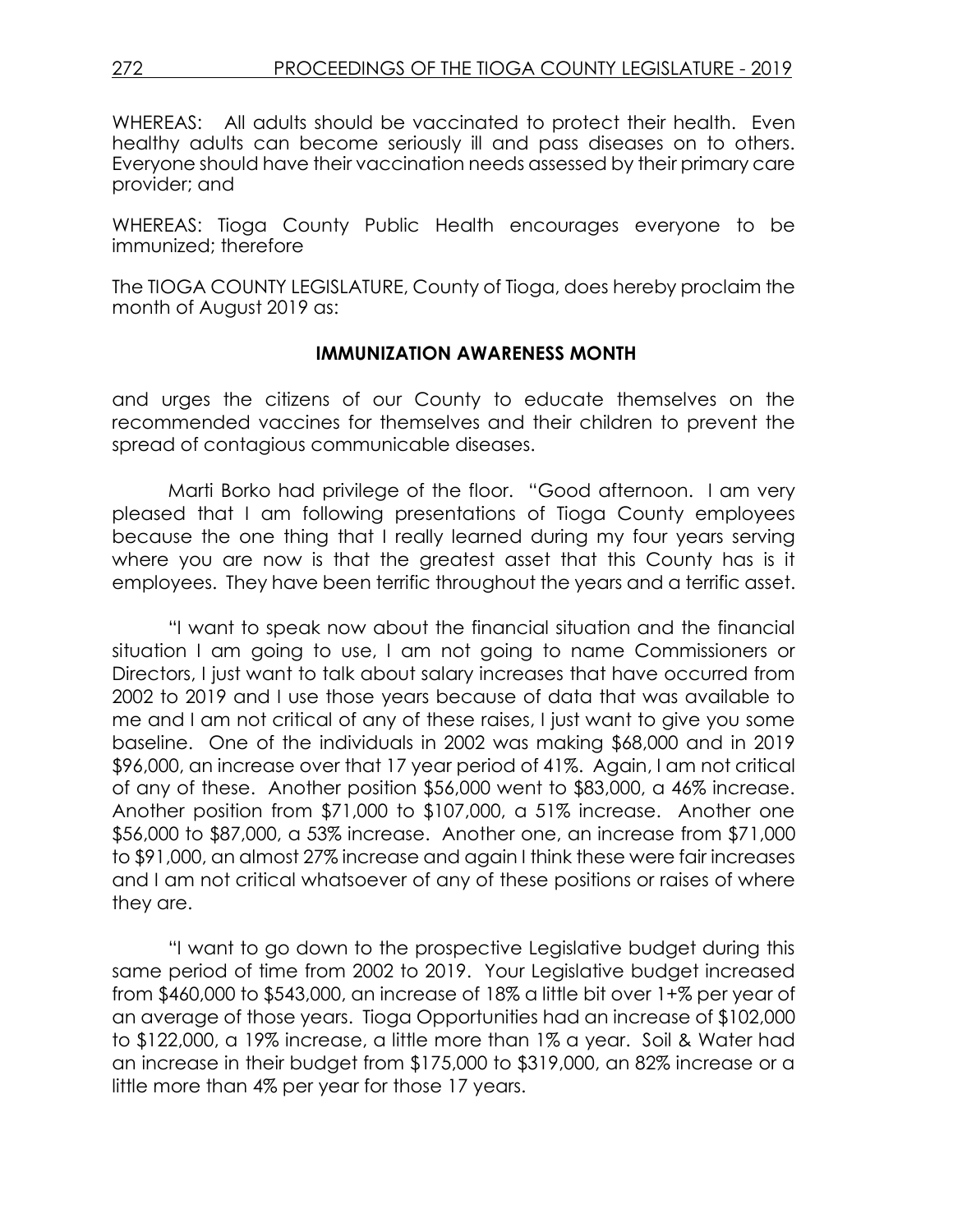"I am here to talk about Cornell Cooperative Extension during the same period of time. I serve on the Board of Cornell Cooperative Extension and it is my second slot around, I have been in there now for about five years on the Cornell Extension Board. During this period of time we have had a raise from 2002 from \$259,000 to \$268,000, an increase over those 17 years of 3.26%, a little less than 0.19% per year. I will tell you now that Andy Fagan our Executive is planning to retire. The Board is faced with a remodeling of the situation, searching for a new Cornell Executive. We ask that you consider the increases that hopefully Andy will be coming to you with so that we have can have a reasonable go around and have a Cornell Executive that will serve Tioga County in the future. Lots of things are happening and we appreciate your support. Thank you."

Charles Davis, Richford Town Supervisor spoke. "Madam Chair and Representatives of the Legislature I am here just to tell you a little over a year ago we presented to you an easement along the railroad right of way to eventually build a walking path. I will not tell the whole story about how this walking path came to fruition, but I am here to announce that the project has been completed. We have a half mile paved walk/biking path around the outside of our park and sometime in September we are going to do a dedication and I will send an invitation to the County Legislators to come and enjoy. Thank you so much for your help in getting that put in place."

Aniyah Klock spoke. "I live in Richford on Anderson Hill Road. I have a massage practice out of my home and so clients come to see me. They need to come on Route 79 and turn on to West Creek Road. I do not know if you know where that is, but it is a very sharp curve on Route 79 and if you are stopping to turn on to West Creek Road and there is somebody coming around the corner and the speed limit is 55 they almost hit you almost every time. I went to our Town Board meeting and they said that I should bring that here.

"I guess I just would like someone to look at it and either put signs up that there is a street, to slow down or even redo the street. There is a way to on either side put a passing kind of area so that if you come around the corner you can swing out around and I just think it is really not safe. I have almost been hit there a couple of times and my clients say the same thing. I am not sure what else I can say, I just wanted you to be aware and hopefully you can get something done. Thank you."

Legislator Sullivan made a motion to approve the minutes of July 9, 2019, seconded by Legislator Mullen and carried.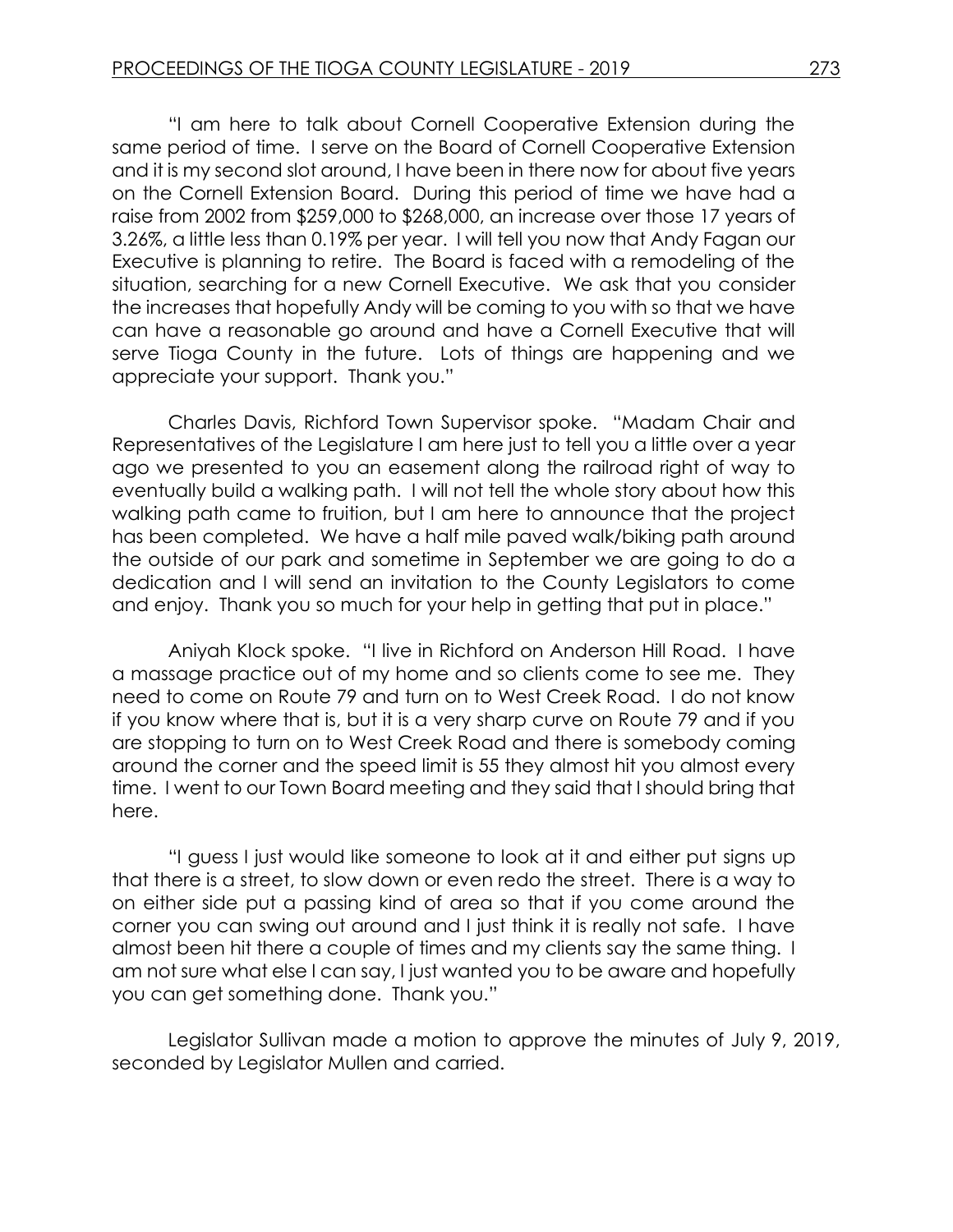Chair Sauerbrey stated that all Legislative Committees met this month and the minutes are or will be on file with the Clerk of the Legislature.

Legislator Weston moved for the adoption of the following resolution, seconded by Legislator Hollenbeck.

REFERRED TO: ECONOMIC DEVELOPMENT & PLANNING **COMMITTEE** RESOLUTION NO. 214-19 *SEQRA CONSIDERATION FOR NEW YORK STATE* 

*OFFICE OF PARKS, RECREATION AND HISTORIC PRESERVATION 2019-2020 SNOWMOBILE TRAILS GRANT-IN-AID PROGRAM, PHASE II APPLICATION*

WHEREAS: All new or modified snowmobile trails must have a SEQRA Determination approved; and

WHEREAS: The trail changes for upgrades/reroutes to both segments of S27A and C2, for the Spencer Van-Etten Snowmobile Club, as presented to NYSOPRHP are an Unlisted Action requiring Tioga County to consider the environmental significance of these changes; and

WHEREAS: A Short Form Environmental Assessment Form has been prepared for review by the Tioga County Legislature; now therefore be it

RESOLVED: That the Tioga County Legislature does hereby declare itself to be the Lead Agency and that it will undertake an uncoordinated review of the project; and be it further

RESOLVED: That the Tioga County Legislature has reviewed the Short Form Environmental Assessment Form, including the impact assessment, and has determined, based on the information and analysis set forth therein that the proposed action WILL NOT result in any significant adverse environmental impacts; and be it further

RESOLVED: That the Tioga County Legislature authorizes and directs the Chair to execute the Impact Assessment and the Determination of Significance of the Short Form Environmental Assessment Form an a Notice of Determination of Non-Significance (a Negative Declaration) in a manner consistent with this determination.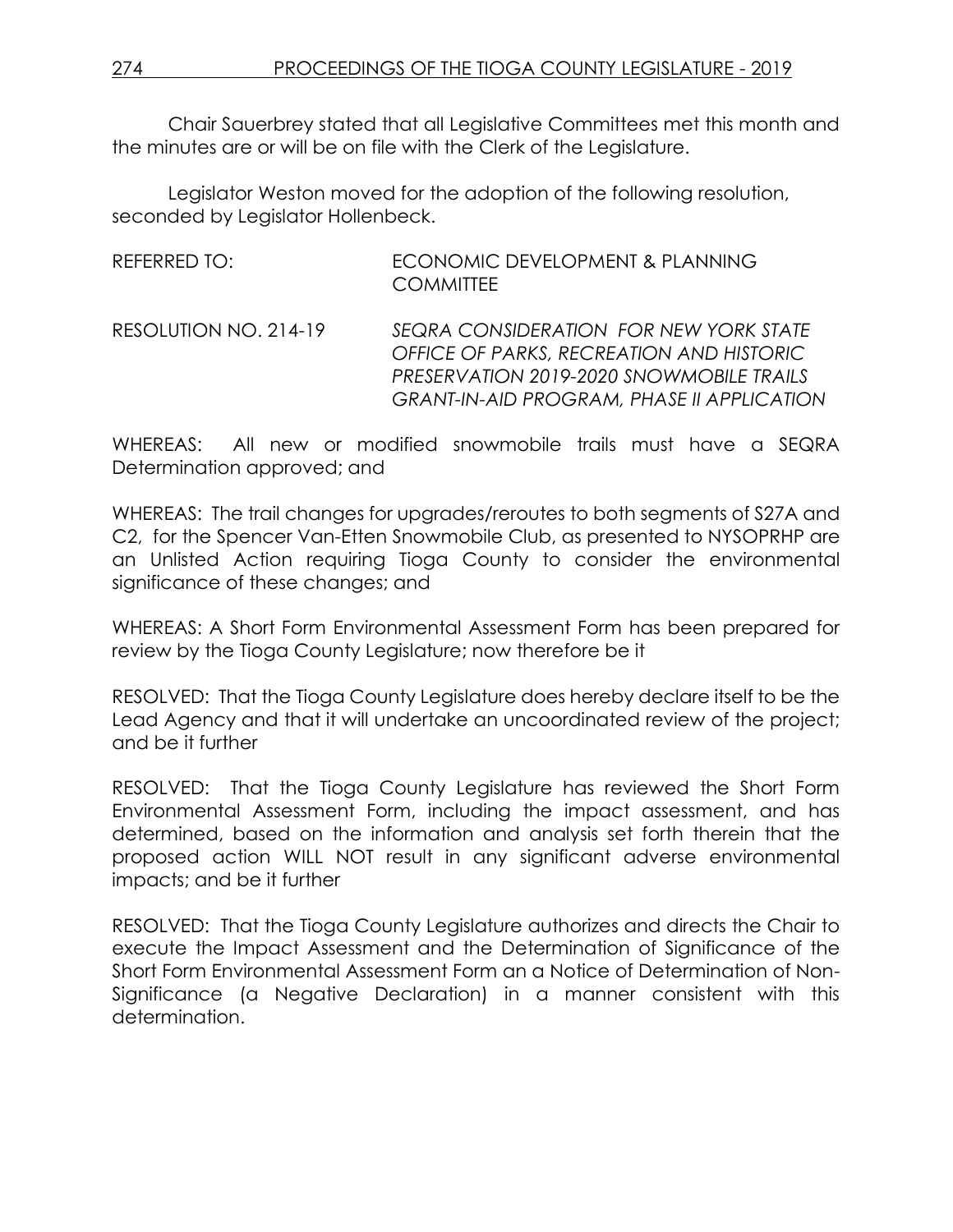Yes – Legislators Sauerbrey, Roberts, Standinger, Sullivan, Weston, Hollenbeck, Monell and Mullen.

No – None.

Absent – Legislator Balliet.

RESOLUTION ADOPTED.

Legislator Weston moved for the adoption of the following resolution, seconded by Legislator Hollenbeck.

| REFERRED TO:          | ED&P LEGISLATIVE COMMITTEE                                      |
|-----------------------|-----------------------------------------------------------------|
| RESOLUTION NO. 215-19 | RECOMMEND MEMBER TO THE SUSQUEHANNA<br>HERITAGE AREA COMMISSION |

WHEREAS: Per resolution 25-16, the Tioga County Legislature resolved that the Economic Development and Planning Committee recommend designees for the Municipal Representative and also the Advisory Board Member on the Susquehanna Heritage Area (SHA) Commission for the term of office of the County Legislative Chair who appoints said persons; and

WHEREAS: Currently Rebecca Maffei, Tioga County Tourism Director, and Brittany Woodburn, Deputy Director of Economic Development and Planning, have been serving as the two (2) SHA Commission members; and

WHEREAS: Brittany Woodburn is no longer able to serve as a Commission member; and

WHEREAS: Abbey Hendrickson has recently been hired as the Community Development Specialist in the Economic Development and Planning Department and is willing to serve; therefore be it

RESOLVED: That the Economic Development and Planning Committee recommend Rebecca Maffei, the Tioga County Tourism Director, continue to serve as the Municipal Representative and Abbey Hendrickson, Community Development Specialist, serve as the Advisory Board member on the Susquehanna Heritage Area Commission for the term of office of the County Legislative Chair who appoints said person.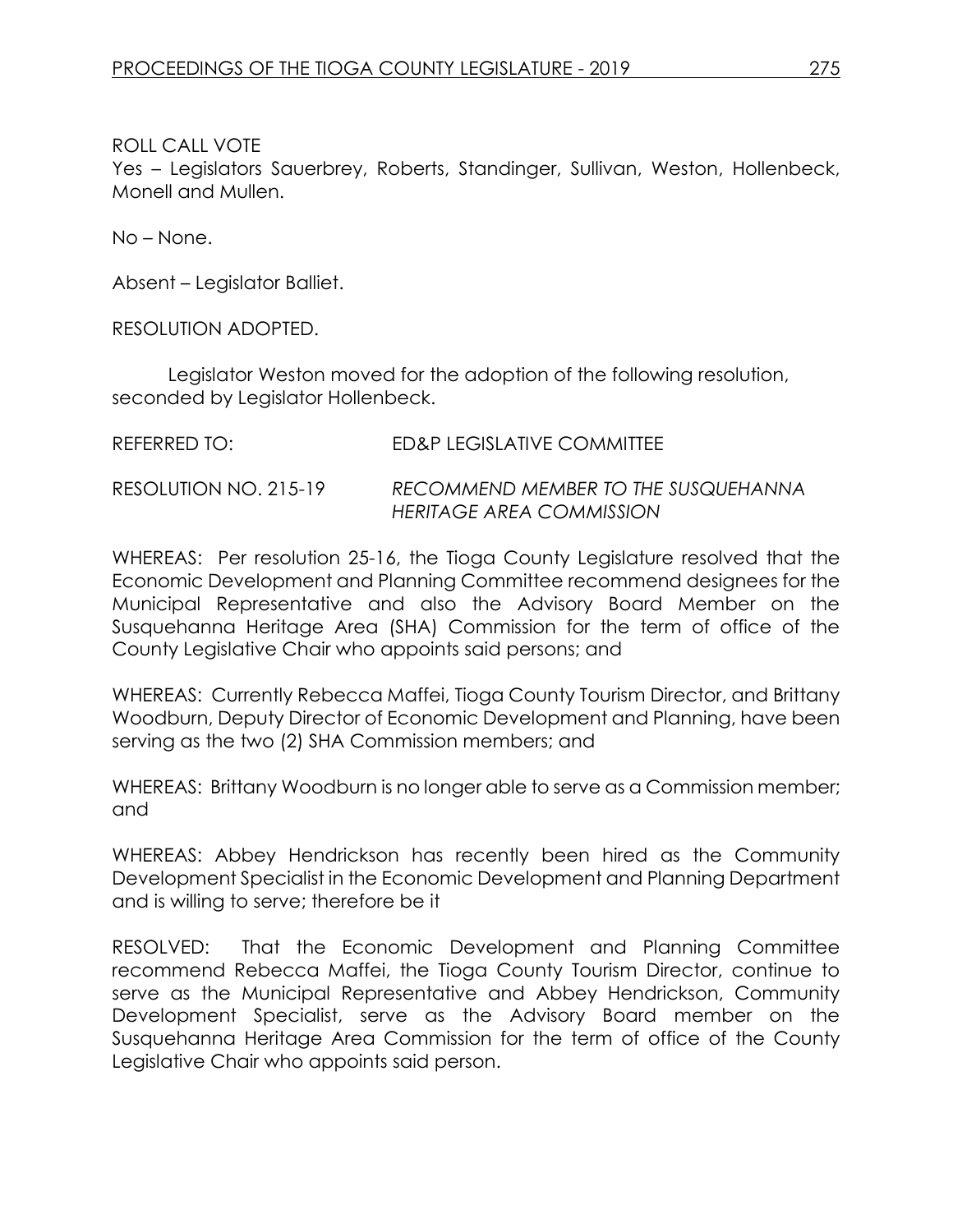Yes – Legislators Sauerbrey, Roberts, Standinger, Sullivan, Weston, Hollenbeck, Monell and Mullen.

No – None.

Absent – Legislator Balliet.

RESOLUTION ADOPTED.

Legislator Sullivan moved for the adoption of the following resolution, seconded by Legislator Monell.

REFERRED TO: LEGISLATIVE WORKSESSION

RESOLUTION NO. 216-19 *APPOINT MEMBER* 

*BOARD OF ETHICS*

WHEREAS: There is a vacancy on the Board of Ethics due to the resignation of Gwen Kania; and

WHEREAS: Ron Ciotoli, Town of Owego resident, has agreed to serve on the Board of Ethics; therefore be it

RESOLVED: That Ron Ciotoli be hereby appointed to the Board of Ethics for a retroactive term beginning April 1, 2019 to March 31, 2022.

ROLL CALL VOTE

Yes – Legislators Sauerbrey, Roberts, Standinger, Sullivan, Weston, Hollenbeck, Monell and Mullen.

No – None.

Absent – Legislator Balliet.

RESOLUTION ADOPTED.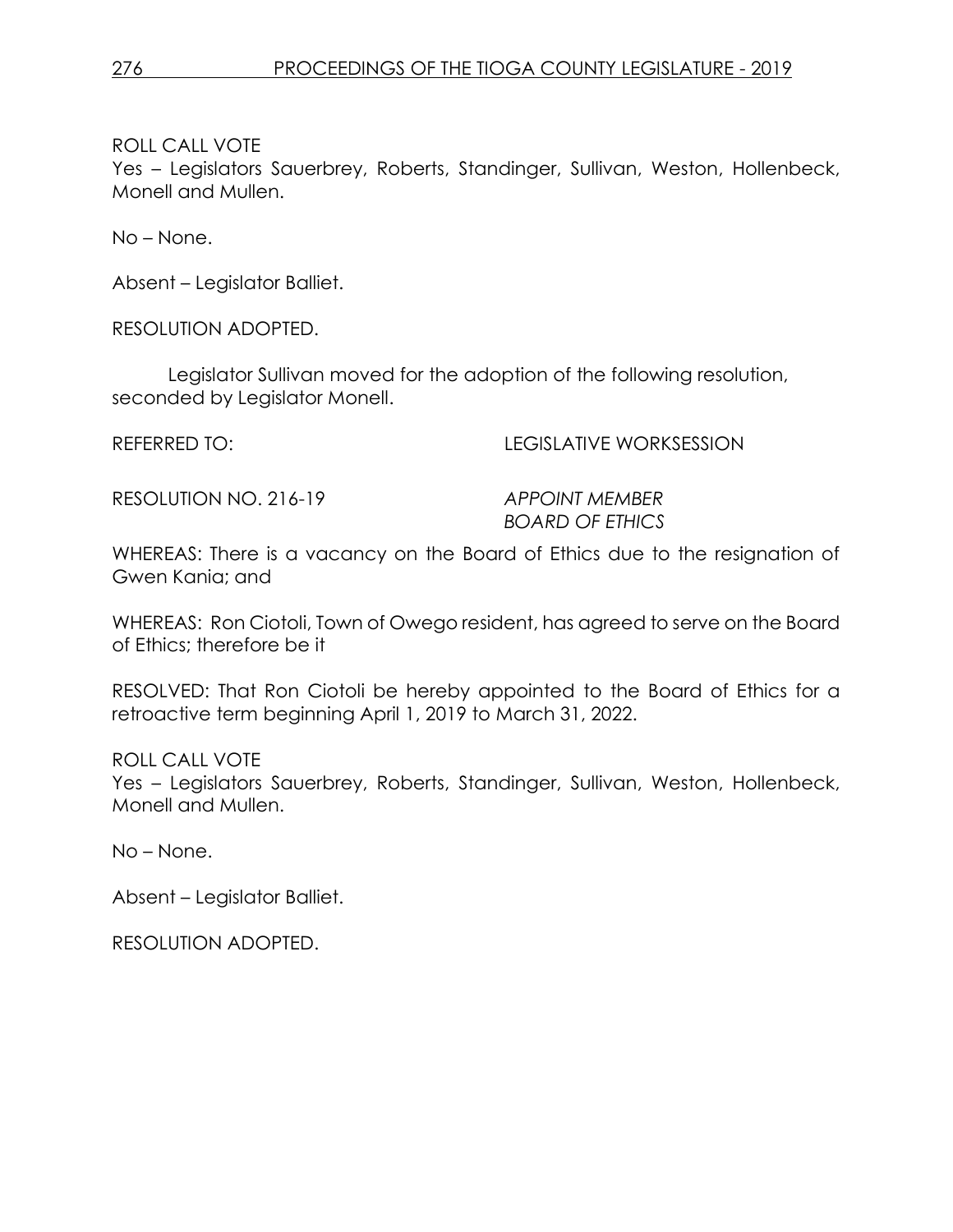Legislator Standinger moved for the adoption of the following resolution, seconded by Legislator Sullivan.

| REFERRED TO:          | <b>HEALTH &amp; HUMAN SERVICES COMMITTEE</b><br><b>FINANCE COMMITTEE</b> |
|-----------------------|--------------------------------------------------------------------------|
| RESOLUTION NO. 217-19 | <b>TRANSFER OF FUNDS</b><br><b>BUDGET MODIFICATION</b>                   |
|                       | <b>MENTAL HYGIENE</b>                                                    |

WHEREAS: Tioga County Mental Hygiene (TCMH) is required to pay a portion of the costs for the treatment of Tioga County residents that have been assigned Criminal Psychiatric services by the NYS Court system; and

WHEREAS: TCMH has received notice that Tioga County residents were assigned these services, along with the required payment amount; and

WHEREAS: TCMH has determined the amount of additional funding needed for these already incurred mandated expenses within its own budget, yet this will require a budget modification and transfer of funds; and

WHEREAS: Transfer of funds requires Legislative approval; therefore be it

RESOLVED: That the Mental Hygiene budget be modified and funds be transferred as follows:

From: A4310 510010 Full Time \$18,045.32 To: A4390 540590 Criminal Psychiatric: Services Rendered \$18,045.32

### ROLL CALL VOTE

Yes – Legislators Sauerbrey, Roberts, Standinger, Sullivan, Weston, Hollenbeck, Monell and Mullen.

No – None.

Absent – Legislator Balliet.

RESOLUTION ADOPTED.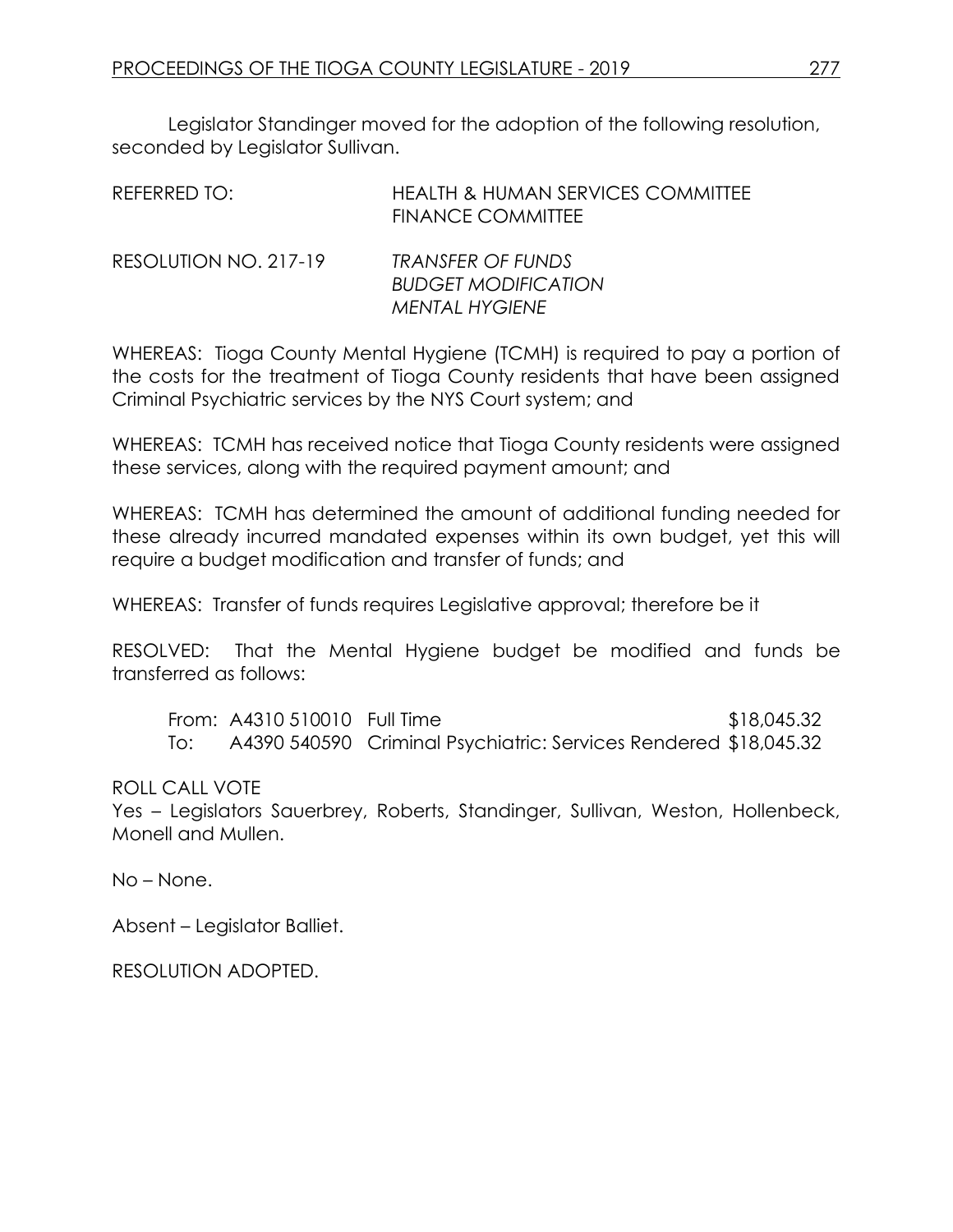Legislator Monell moved for the adoption of the following resolution, seconded by Legislator Hollenbeck.

REFERRED TO: FINANCE/LEGAL COMMITTEE

### RESOLUTION NO. 218-19 *TRANSFER OF FUNDS BUDGET MODIFICATION DISTRICT ATTORNEY*

WHEREAS: The District Attorney's Office has a need to provide a printer for the office of the newly hired investigator and a TV for the new conference room; and

WHEREAS: Amending of Budget and Transfer of Funds requires Legislative approval; therefore be it

RESOLVED: That the District Attorney's budget be modified and the following sums be transferred from within the District Attorney's budget to cover the costs of said office furnishings.

|     | From: A1165 540720 Trial Costs | \$377.73 |
|-----|--------------------------------|----------|
| To: | A1165 520200 Office Equipment  | \$377.73 |

ROLL CALL VOTE

Yes – Legislators Sauerbrey, Roberts, Standinger, Sullivan, Weston, Hollenbeck, Monell and Mullen.

No – None.

Absent – Legislator Balliet.

RESOLUTION ADOPTED.

Legislator Monell moved for the adoption of the following resolution, seconded by Legislator Hollenbeck.

REFERRED TO: FINANCE/LEGAL COMMITTEE

RESOLUTION NO. 219-19 *TRANSFER OF FUNDS BUDGET MODIFICATION DISTRICT ATTORNEY*

WHEREAS: The District Attorney's Office has a need for a new TV for use in the grand jury room and county court as the current one has been broken; and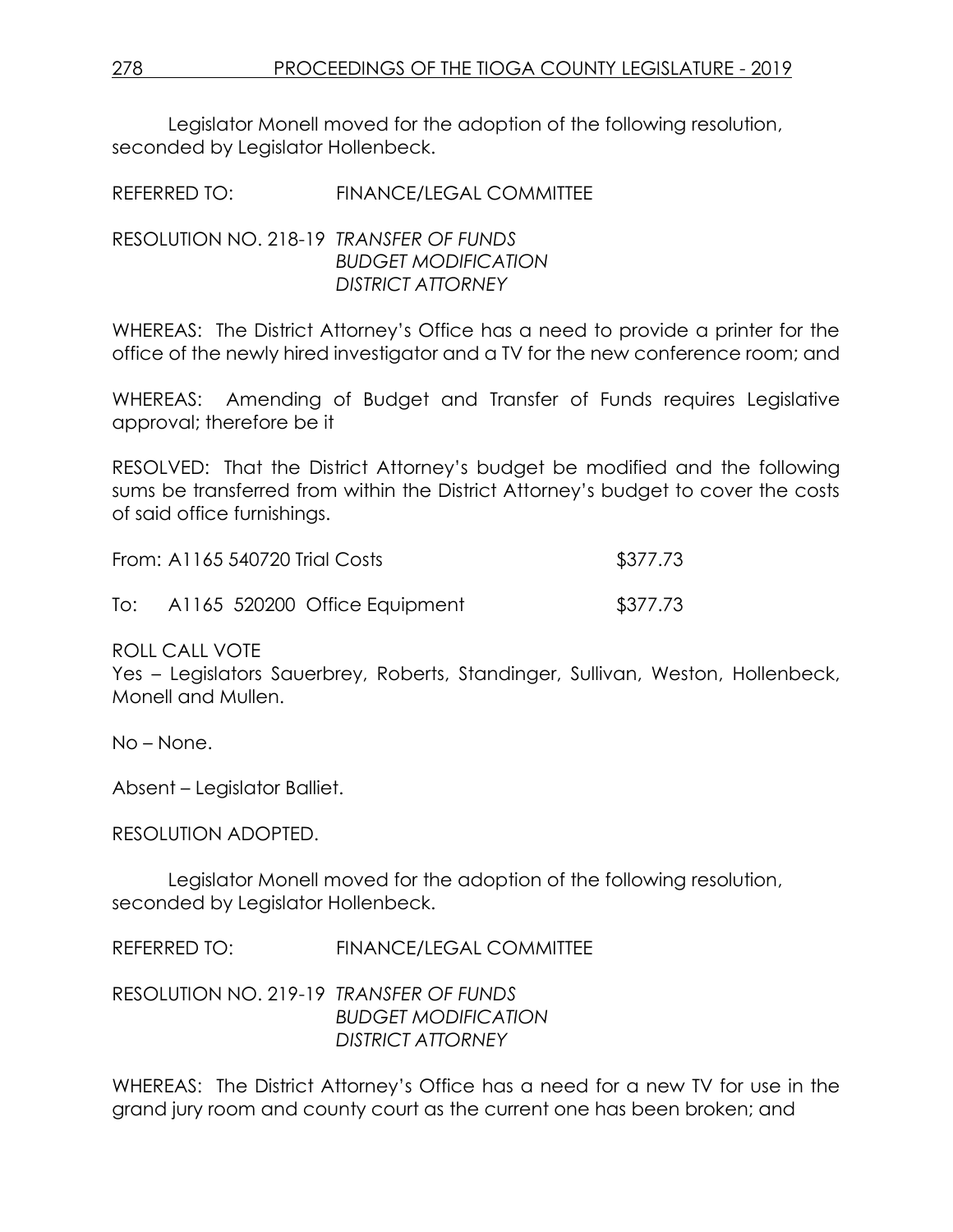WHEREAS: Amending of Budget and Transfer of Funds requires Legislative approval; therefore be it

RESOLVED: That the District Attorney's budget be modified and the following sums be transferred from within the District Attorney's budget to cover the costs of said TV:

| From: A1165 540720 Trial Costs | \$450.00 |
|--------------------------------|----------|
|                                |          |

To: A1165 520020 Audio Visual Equipment \$450.00

ROLL CALL VOTE

Yes – Legislators Sauerbrey, Roberts, Standinger, Sullivan, Weston, Hollenbeck, Monell and Mullen.

No – None.

Absent – Legislator Balliet.

RESOLUTION ADOPTED.

Legislator Standinger moved for the adoption of the following resolution, seconded by Legislator Sullivan.

| REFERRED TO:          | <b>HEALTH &amp; HUMAN SERVICES COMMITTEE</b><br><b>FINANCE COMMITTEE</b> |
|-----------------------|--------------------------------------------------------------------------|
| RESOLUTION NO. 220-19 | APPROPRIATION OF FUNDS AND AMEND<br>2019 BUDGET<br>SOCIAL SERVICES       |

WHEREAS: Additional funding has been awarded to Tioga County Department of Social Services from the Office of Children and Family Services to help support, recruit and retain current and prospective foster families, including kinship caregivers through the Family First Transition Fund; and

WHEREAS: Appropriation of Funds requires Legislative approval; therefore be it

RESOLVED: That funding be appropriated as follows and the 2019 Budget be amended as follows: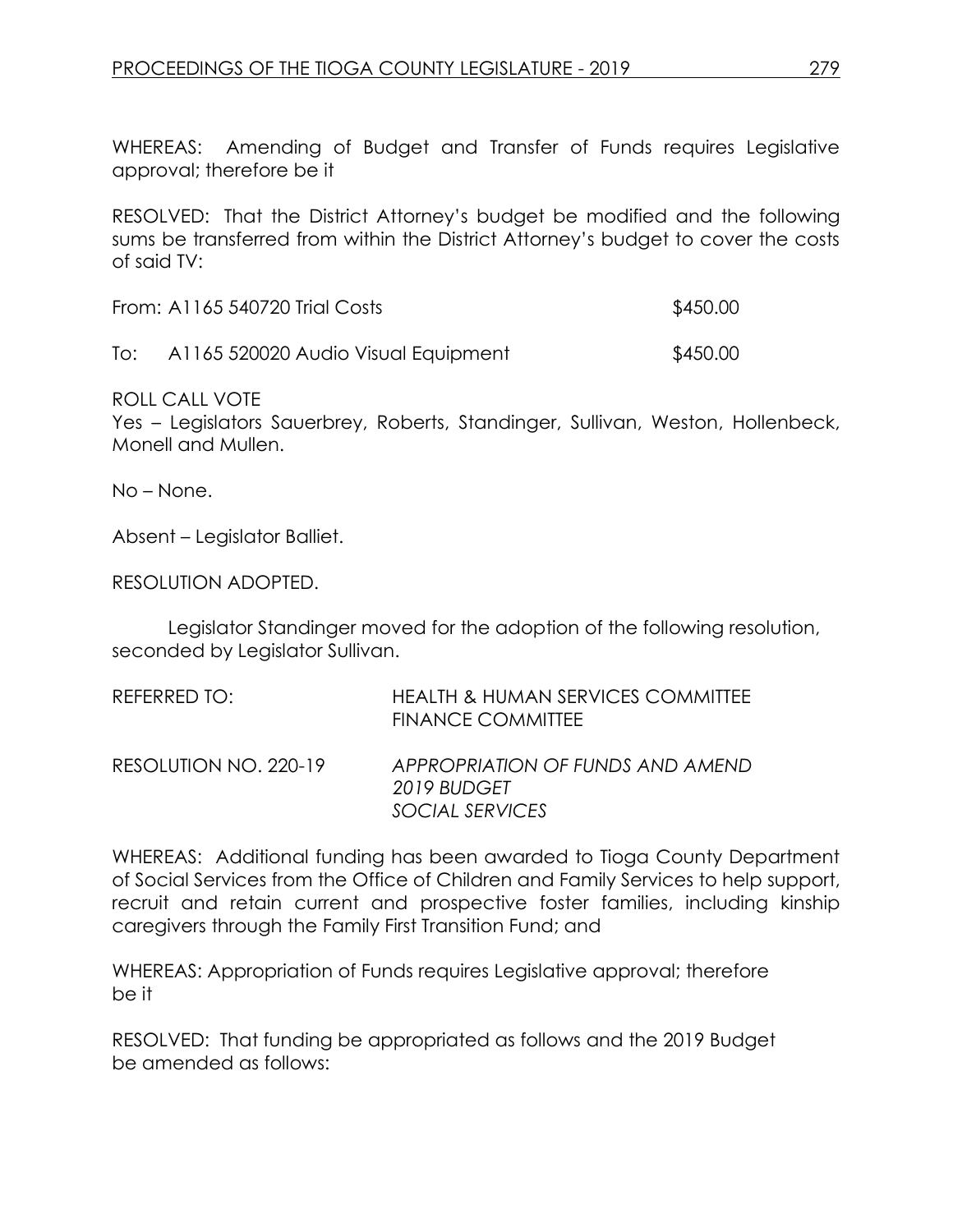| From: A6010.436100 State Aid: Administration | \$30,000 |
|----------------------------------------------|----------|
|                                              |          |

To: A6010.540487 Program Expense \$ 30,000

ROLL CALL VOTE

Yes – Legislators Sauerbrey, Roberts, Standinger, Sullivan, Weston, Hollenbeck, Monell and Mullen.

No – None.

Absent – Legislator Balliet.

RESOLUTION ADOPTED.

Legislator Roberts moved for the adoption of the following resolution, seconded by Legislator Monell.

| REFERRED TO:          | PUBLIC WORKS COMMITTEE<br>FINANCE COMMITTEE                    |
|-----------------------|----------------------------------------------------------------|
| RESOLUTION NO. 221-19 | AMEND 2019 BUDGET AND APPROPRIATE<br><b>FUNDS PUBLIC WORKS</b> |

WHEREAS: The Commissioner of Public Works applied for and was awarded \$250,000 in program funding under a New York State Program administered by the New York State Department of Transportation for a bridge project, Halsey Valley Road, PIN 9755.00; and

WHEREAS: The Tioga County Legislature authorized the acceptance of this award per resolution 195-19; and

WHEREAS: The County of Tioga desires to advance this project; and

WHEREAS: Budget Amendments require Legislative approval; therefore be it

RESOLVED: That the 2019 budget be modified and funds be appropriated to the following accounts:

| Expense Accounts:<br>H <sub>5</sub> 110 540002 H <sub>1905</sub> | Halsey Valley Road PIN 9755.00 | \$250,000 |
|------------------------------------------------------------------|--------------------------------|-----------|
| Revenue Accounts:<br>H5110 435020 H1905                          | State Aid Halsey Valley Rd     | \$250,000 |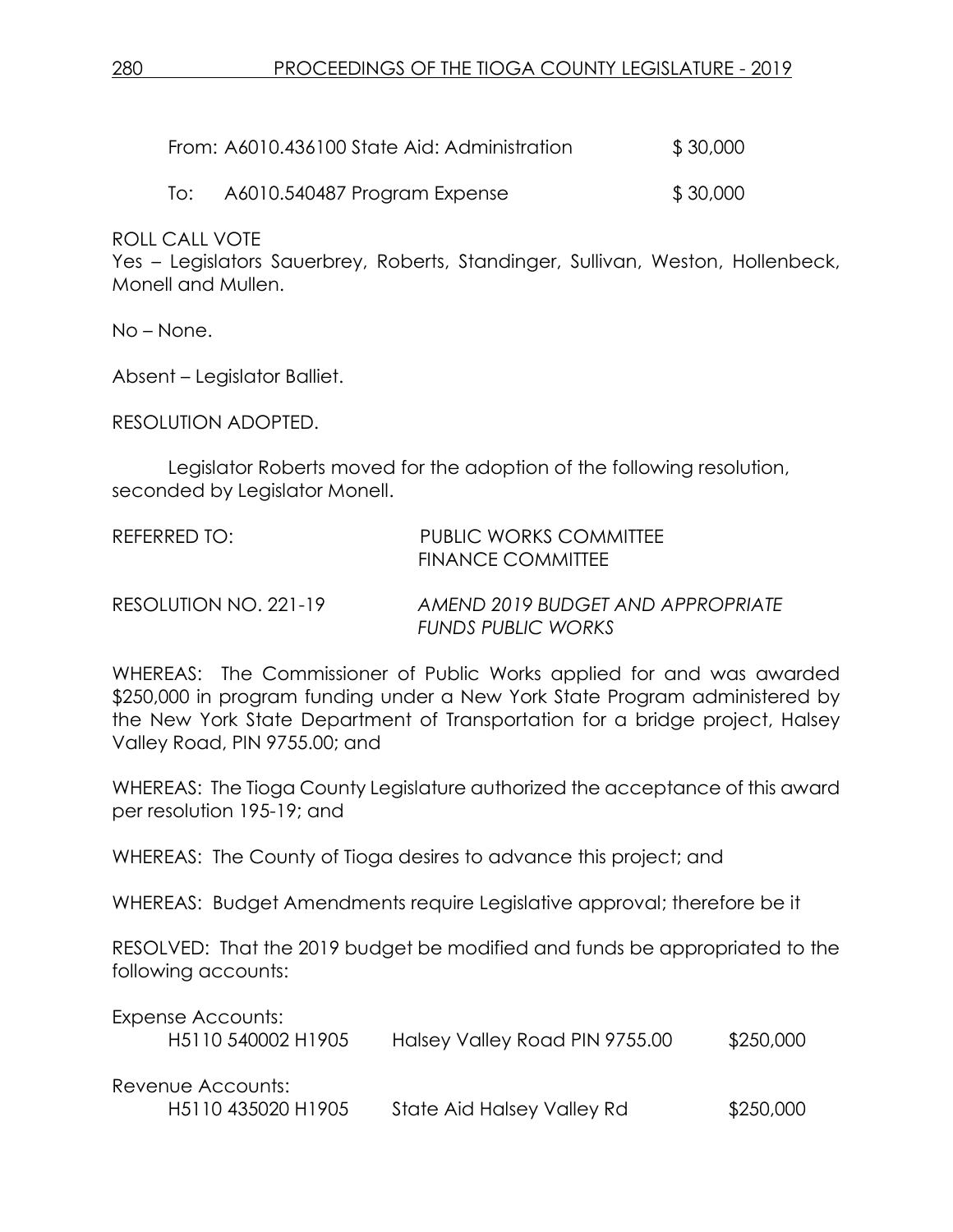Yes – Legislators Sauerbrey, Roberts, Standinger, Sullivan, Weston, Hollenbeck, Monell and Mullen.

No – None.

Absent – Legislator Balliet.

RESOLUTION ADOPTED.

Legislator Roberts moved for the adoption of the following resolution, seconded by Legislator Monell.

| REFERRED TO:          | <b>PUBLIC WORKS COMMITTEE</b><br><b>FINANCE COMMITTEE</b>                |  |  |
|-----------------------|--------------------------------------------------------------------------|--|--|
| RESOLUTION NO. 222-19 | AMEND CAPITAL BUDGET AND TRANSFER<br>FUNDS FOR HHS BOILER – PUBLIC WORKS |  |  |

WHEREAS: The Commissioner of Public Works has budgeted for the purchase of a replacement boiler at the Health & Human Services Building for \$15,000.00; and

WHEREAS: The Commissioner of Public Works received proposals for the purchase of the boiler which came in higher than anticipated; and

WHEREAS: Funds in HVAC – Air Conditioner Components are available; and

WHEREAS: Legislative approval is needed to amend 2019 Capital Budget and transfer funds; therefore be it

RESOLVED: That the Tioga County Legislature authorize the following transfer of funds and amend the Capital Budget:

|     | From: H1621.521010 |              | HVAC – Air Conditioner Components \$5,000.00 |  |
|-----|--------------------|--------------|----------------------------------------------|--|
| To: | H1621.520929       | Boiler - HHS | \$5,000.00                                   |  |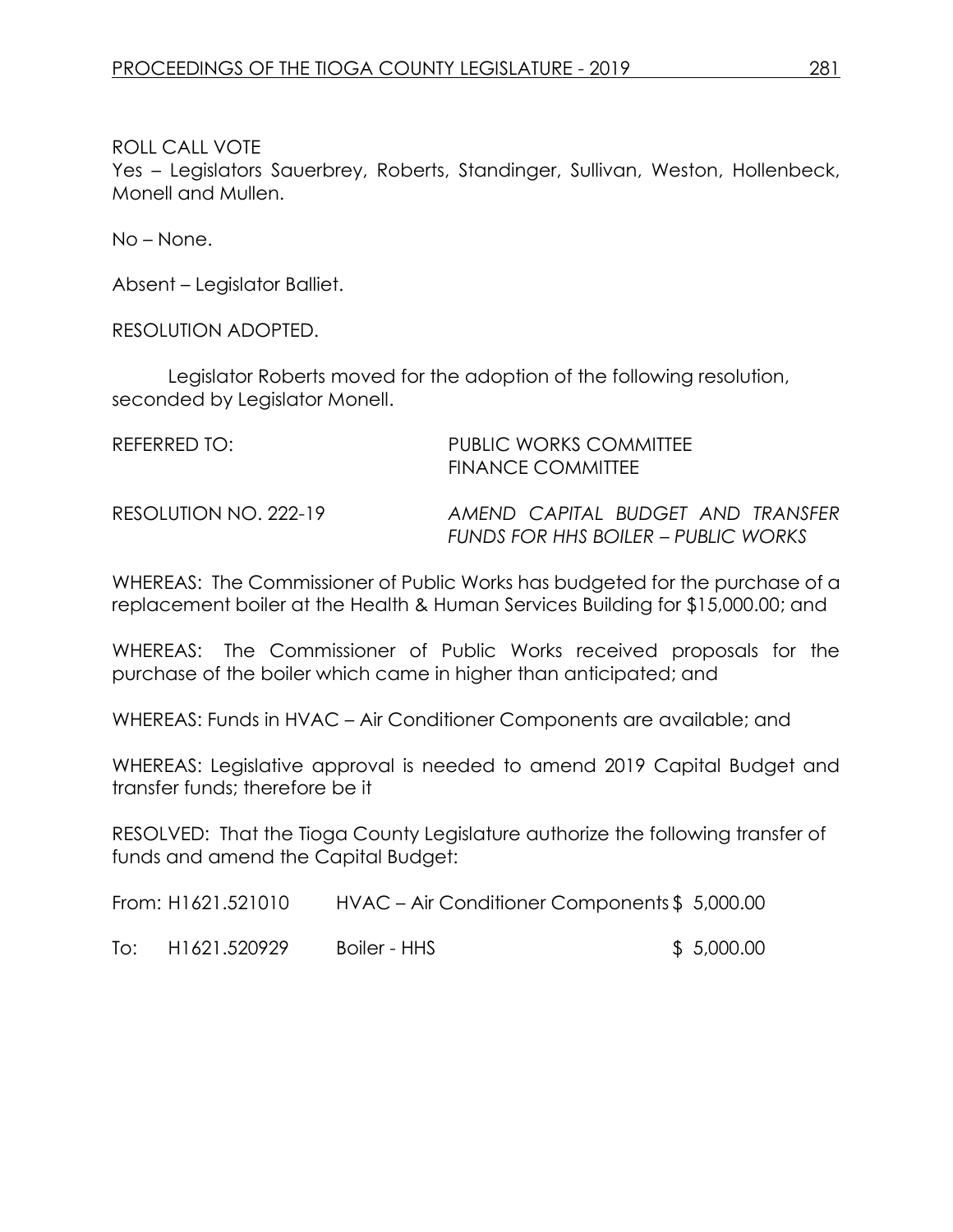Yes – Legislators Sauerbrey, Roberts, Standinger, Sullivan, Weston, Hollenbeck, Monell and Mullen.

No – None.

Absent – Legislator Balliet.

RESOLUTION ADOPTED.

Legislator Roberts moved for the adoption of the following resolution, seconded by Legislator Monell.

| REFERRED TO:          | PUBLIC WORKS COMMITTEE<br>FINANCE COMMITTEE                                     |
|-----------------------|---------------------------------------------------------------------------------|
| RESOLUTION NO. 223-19 | AMEND CAPITAL BUDGET AND TRANSFER FUNDS<br>FOR MATERIAL SPREADER – PUBLIC WORKS |

WHEREAS: Public Works has a need for a material spreader; and

WHEREAS: The balance remaining in H5130.521130 Equipment (not car) is insufficient to cover the cost of the material spreader; and

WHEREAS: Funds in H5130.521061 Mechanic Truck are available; and

WHEREAS: Legislative approval is needed to amend 2019 Capital Budget and transfer funds; therefore be it

RESOLVED: That the Tioga County Legislature authorize the following transfer of funds and amend the Capital Budget:

|     | From: H5130.521061 | Mechanic Truck      | \$3,500.00 |
|-----|--------------------|---------------------|------------|
| To: | H5130.521130       | Equipment (not car) | \$3,500.00 |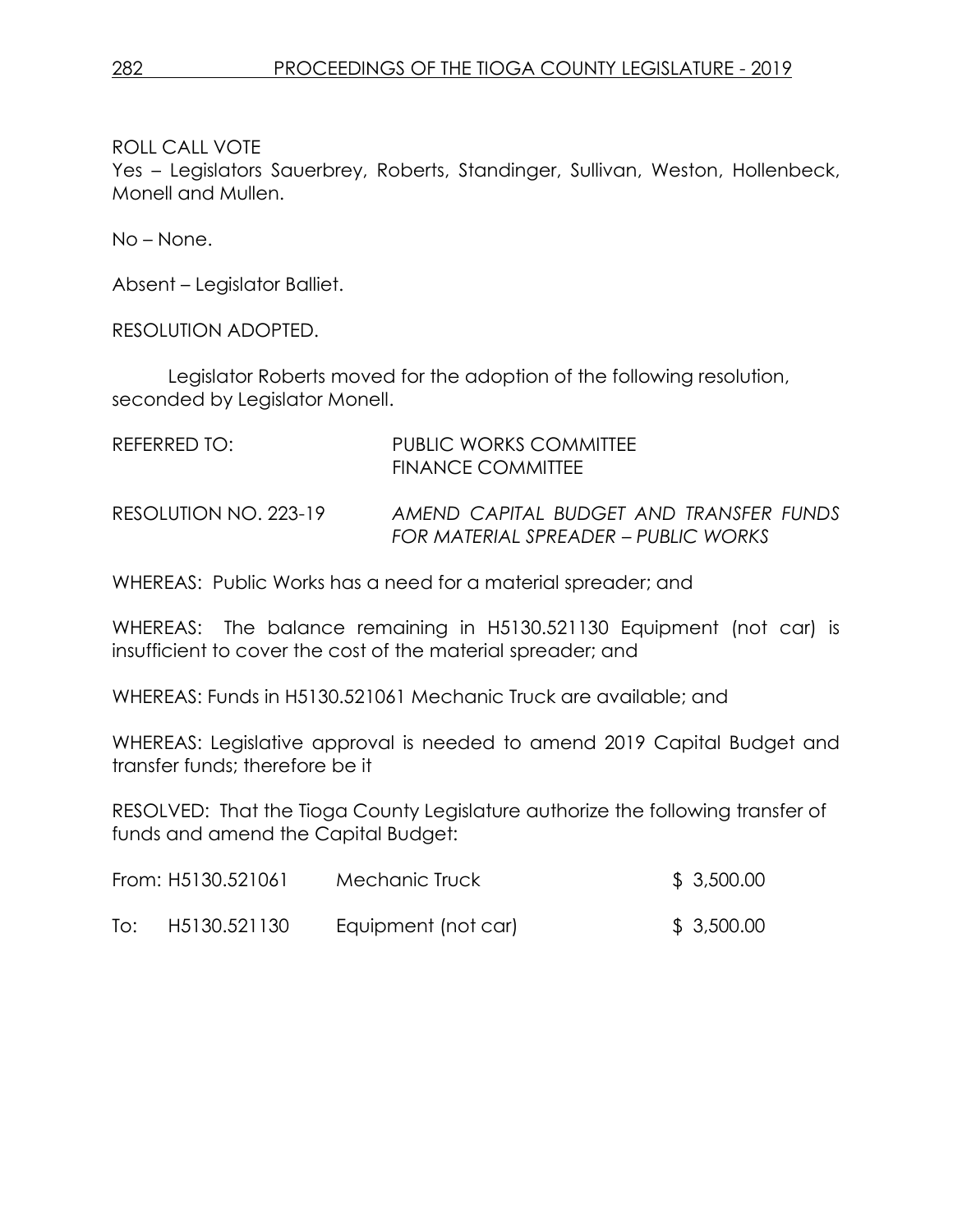Yes – Legislators Sauerbrey, Roberts, Standinger, Sullivan, Weston, Hollenbeck, Monell and Mullen.

No – None.

Absent – Legislator Balliet.

RESOLUTION ADOPTED.

Legislator Roberts moved for the adoption of the following resolution, seconded by Legislator Monell.

| REFERRED TO:          | PUBLIC WORKS COMMITTEE<br>FINANCE COMMITTEE                                  |
|-----------------------|------------------------------------------------------------------------------|
| RESOLUTION NO. 224-19 | AMEND CAPITAL BUDGET AND TRANSFER FUNDS<br>FOR BUCKET LOADERS – PUBLIC WORKS |

WHEREAS: Public Works owns a 2012 Caterpillar 938 Loader which is utilized to load salt into tandem trucks and a 2005 Hyundai Loader; and

WHEREAS: The front end and loader buckets are showing significant corrosion; and

WHEREAS: The service life of the loaders will be prolonged if the units are sand blasted and painted; and

WHEREAS: Funds in H5130.521061 Mechanic Truck are available; and

WHEREAS: Legislative approval is needed to amend 2019 Capital Budget and transfer funds; therefore be it

RESOLVED: That the Tioga County Legislature authorize the following transfer of funds and amend the Capital Budget:

|     | From: H5130.521061 | Mechanic Truck       | \$11,500.00 |
|-----|--------------------|----------------------|-------------|
| To: | H5130.521920       | <b>Bucket Loader</b> | \$11,500.00 |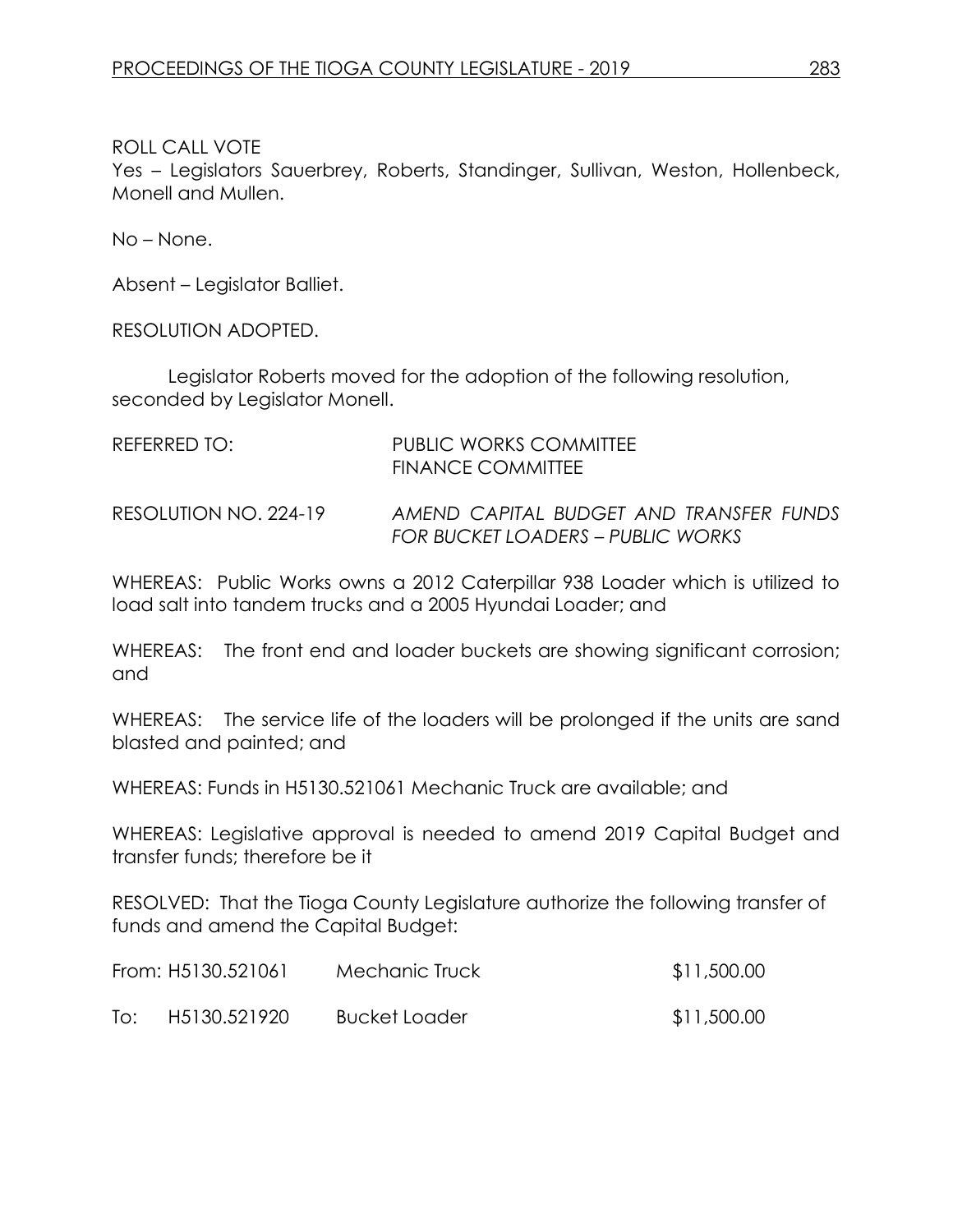Yes – Legislators Sauerbrey, Roberts, Standinger, Sullivan, Weston, Hollenbeck, Monell and Mullen.

No – None.

Absent – Legislator Balliet.

RESOLUTION ADOPTED.

Legislator Standinger moved for the adoption of the following resolution, seconded by Legislator Sullivan.

| REFERRED TO:          | <b>INFORMATION TECHNOLOGY</b><br><b>HEALTH &amp; HUMAN SERVICES</b>                                                                                |
|-----------------------|----------------------------------------------------------------------------------------------------------------------------------------------------|
| RESOLUTION NO. 225-19 | <b>FUND CONSTRUCTION COSTS FOR FIBER-</b><br>OPTIC DATA CONNECTION AT WAVERLY<br>SITE, REQUEST CONTINGENCY FUNDS, AND<br><b>MODIFY 2019 BUDGET</b> |

WHEREAS: The Tioga County Legislature recognizes the importance of County Infrastructure; and

WHEREAS: The Waverly Mental Hygiene clinic site at 80 William Donnelly Parkway in Waverly currently has data services that are inadequate for effective and efficient usage; and

WHEREAS: The Information Technology department has conducted an evaluation of available options; and

WHEREAS: The data services provider Empire Access has provided a proposal to construct a fiber-optic connection between Waverly and the 56 Main Street building; and

WHEREAS: Empire Access's proposal has an installation cost of \$5,000 that requires funding; and

WHEREAS: The CIO has discussed this solution with the Mental Hygiene leadership and all agree it is a significant upgrade of service that enables the clinic location to participate in planned tele-medicine initiatives and enables the ITCS department to more reliably manage the computers and phones at that location; and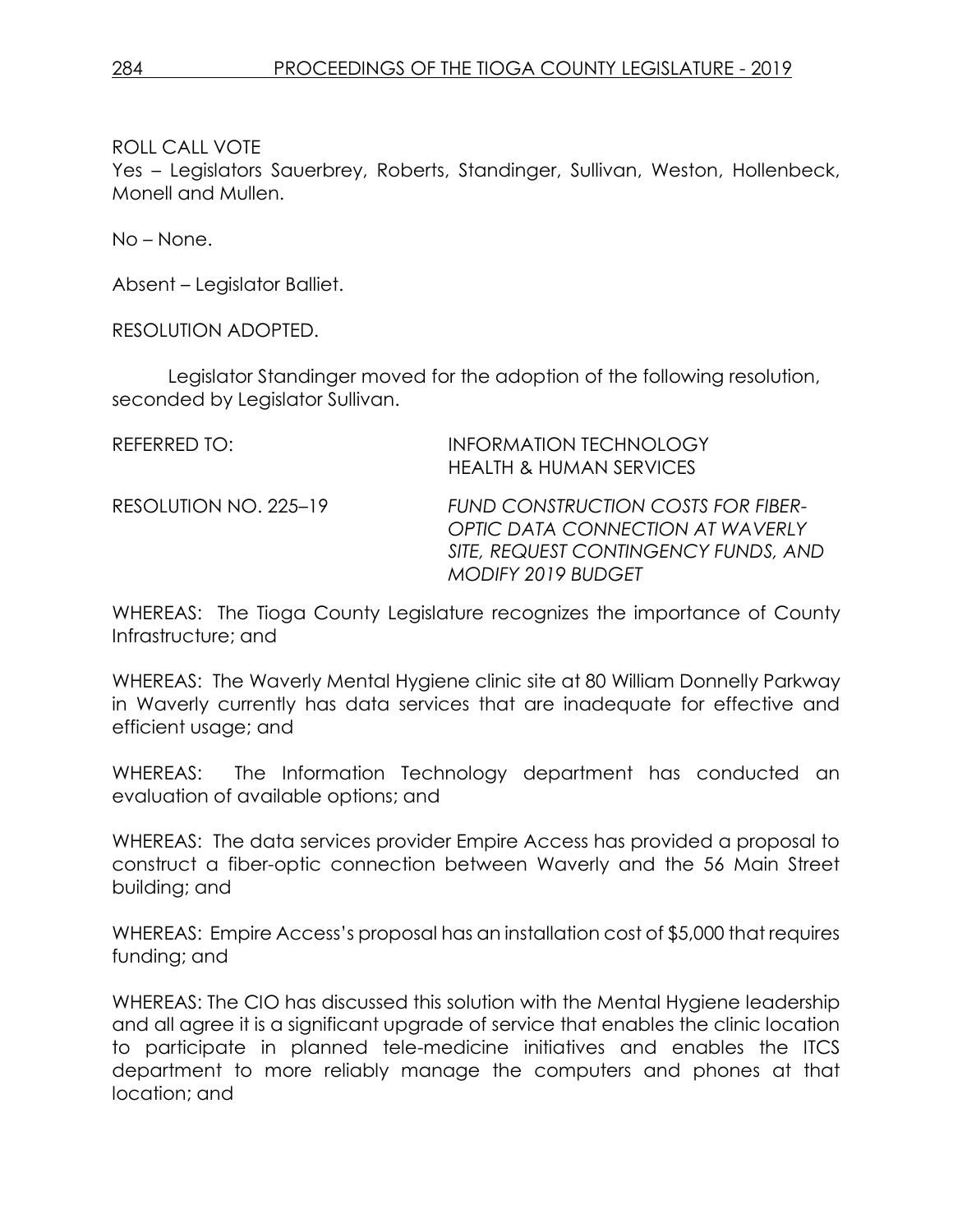WHEREAS: Legislative approval is need to use contingency funds and modify the 2019 budget; therefore be it

RESOLVED: That the ITCS Director be authorized to approve the contract with Empire Access for a fiber-optic line at a cost of \$375 per month and \$5,000 installation cost; and be it further

RESOLVED: That the following funds be transferred and the 2019 budget be modified as follows:

|     | From: A1990 540715 Contingency |                                   | \$5,000.00 |
|-----|--------------------------------|-----------------------------------|------------|
| TO: |                                | A1680 540140 Contracting Services | \$5,000.00 |

ROLL CALL VOTE

Yes – Legislators Sauerbrey, Roberts, Standinger, Sullivan, Weston, Hollenbeck, Monell and Mullen.

No – None.

Absent – Legislator Balliet.

RESOLUTION ADOPTED.

Legislator Standinger moved for the adoption of the following resolution, seconded by Legislator Sullivan.

REFERRED TO: HEALTH & HUMAN SERVICES COMMITTEE

RESOLUTION NO. 226–19 *APPROVE FUNDING* 

*2019 SUMMER YOUTH EMPLOYMENT PROGRAM FUNDING*

WHEREAS: Additional funding has been awarded to Tioga County Department of Social Services from the Office of Temporary and Disability Assistance for Summer Youth Employment Programs; and

WHEREAS: The plan submitted for expenditure of these funds has been approved; and

WHEREAS: Appropriation of Funds requires Legislative approval; therefore be it

RESOLVED: That funding be appropriated as follows: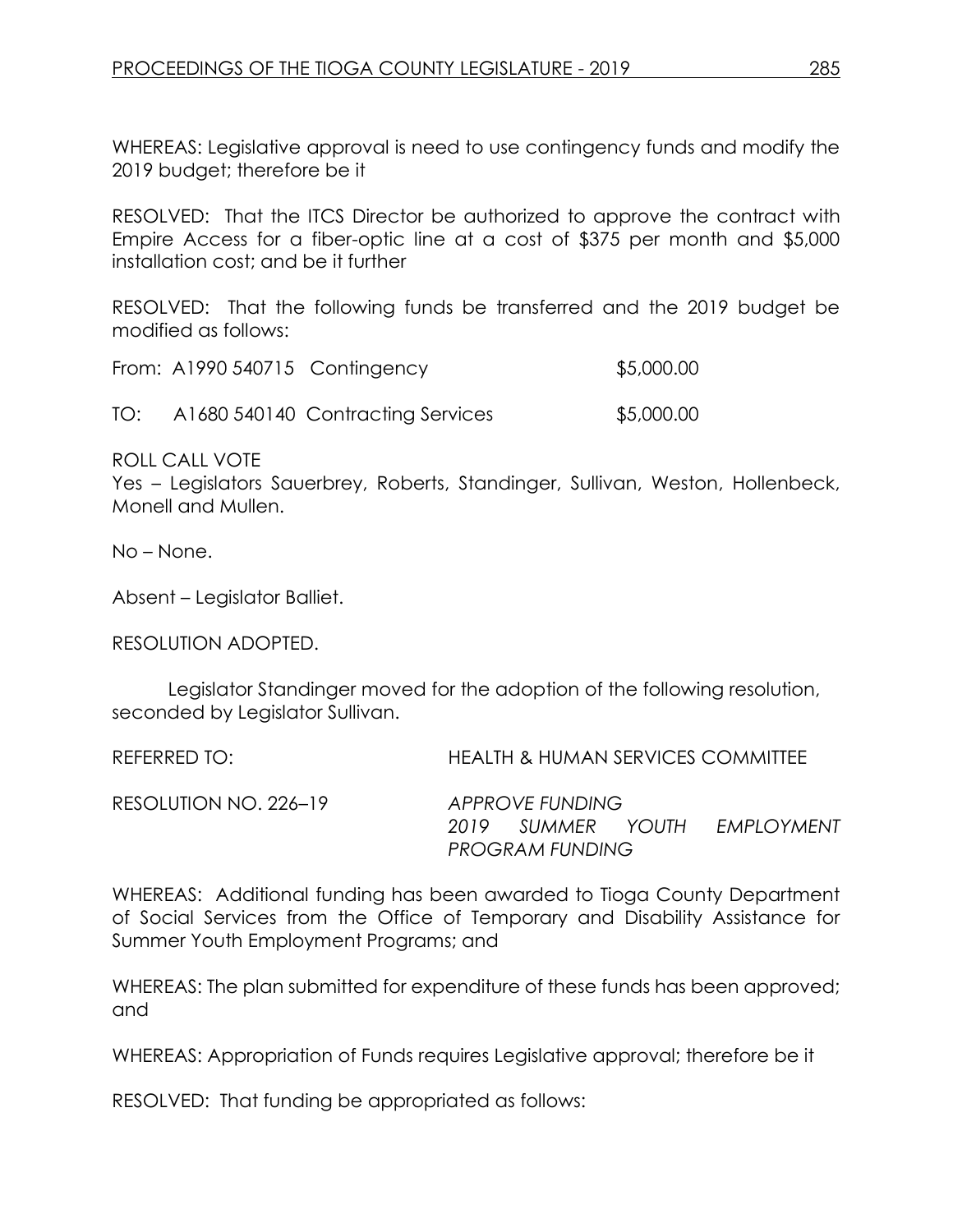|     | From: A6010.446100 Federal Aid: Administration | \$116,095 |
|-----|------------------------------------------------|-----------|
| ⊺o: | A6010.540140 Contractual                       | \$109,576 |
|     | A6010.540487 Program Expense                   | \$6,519   |

Yes – Legislators Sauerbrey, Roberts, Standinger, Sullivan, Weston, Hollenbeck, Monell and Mullen.

No – None.

Absent – Legislator Balliet.

RESOLUTION ADOPTED.

Legislator Roberts moved for the adoption of the following resolution, seconded by Legislator Monell.

REFERRED TO: PUBLIC WORKS

RESOLUTION NO. 227-19 *AUTHORIZE JOHNSON CONTROLS FOR AIR HANDLER UPGRADES AT PSB* 

WHEREAS: The Air Handling Unit at the Public Safety Building needs to be upgraded; and

WHEREAS: The Commissioner of Public Works budgeted for this project; and

WHEREAS: The Commissioner of Public Works received a proposal from Johnson Controls as follows:

Retrofit pneumatic controls and failing DX controllers on AHU 1-4, &5 \$49,977.99

Therefore be it

RESOLVED: That the Tioga County Legislature authorizes the hiring of Johnson Controls for the Air Handling Unit Upgrades at the Public Safety Building not to exceed \$49,977.99 to be paid out of Account H1620.520913.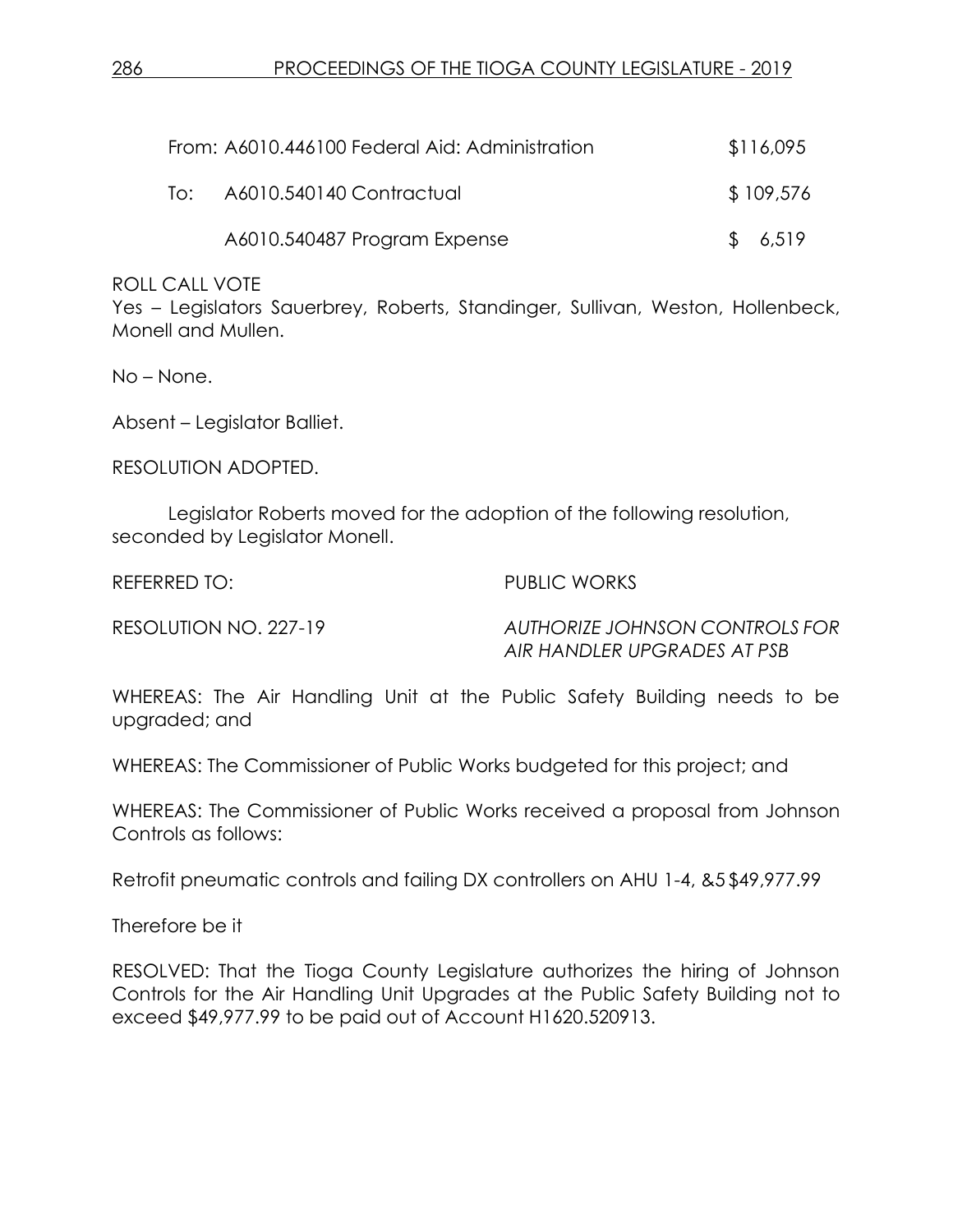Yes – Legislators Sauerbrey, Roberts, Standinger, Sullivan, Weston, Hollenbeck, Monell and Mullen.

No – None.

Absent – Legislator Balliet.

RESOLUTION ADOPTED.

Legislator Monell moved for the adoption of the following resolution, seconded by Legislator Hollenbeck.

REFERRED TO: FINANCE/LEGAL COMMITTEE RESOLUTION NO. 228-19 *AUTHORIZE THE SALE OF COUNTY OWNED PROPERTY LOCATED IN THE VILLAGE OF OWEGO, TO THE VILLAGE OF OWEGO*

WHEREAS: Property located in the Village of Owego transferred to Tioga County, identified as Tax Map number 117.20-2-9, parcel number 1416 owes 2017, 2018 and 2019 taxes and is past the last date of redemption; and

WHEREAS: The County has been approached by the Village of Owego, who has made an offer to purchase the property for \$1.00 "as is", thereby keeping the flood prone property forever green; therefore be it

RESOLVED: That the Chair of the Tioga County Legislature be and hereby is authorized to sign and record on receipt of \$1.00 and recording costs of \$185.00, a Quit Claim Deed conveying the property transferred to Tioga County, located in the Village of Owego, identified on the Village of Owego Tax Map as number 117.20-2-9, parcel number 1416, to the Village of Owego or assigns.

ROLL CALL VOTE Yes – Legislators Sauerbrey, Roberts, Standinger, Sullivan, Weston, Hollenbeck, Monell and Mullen.

No – None.

Absent – Legislator Balliet.

RESOLUTION ADOPTED.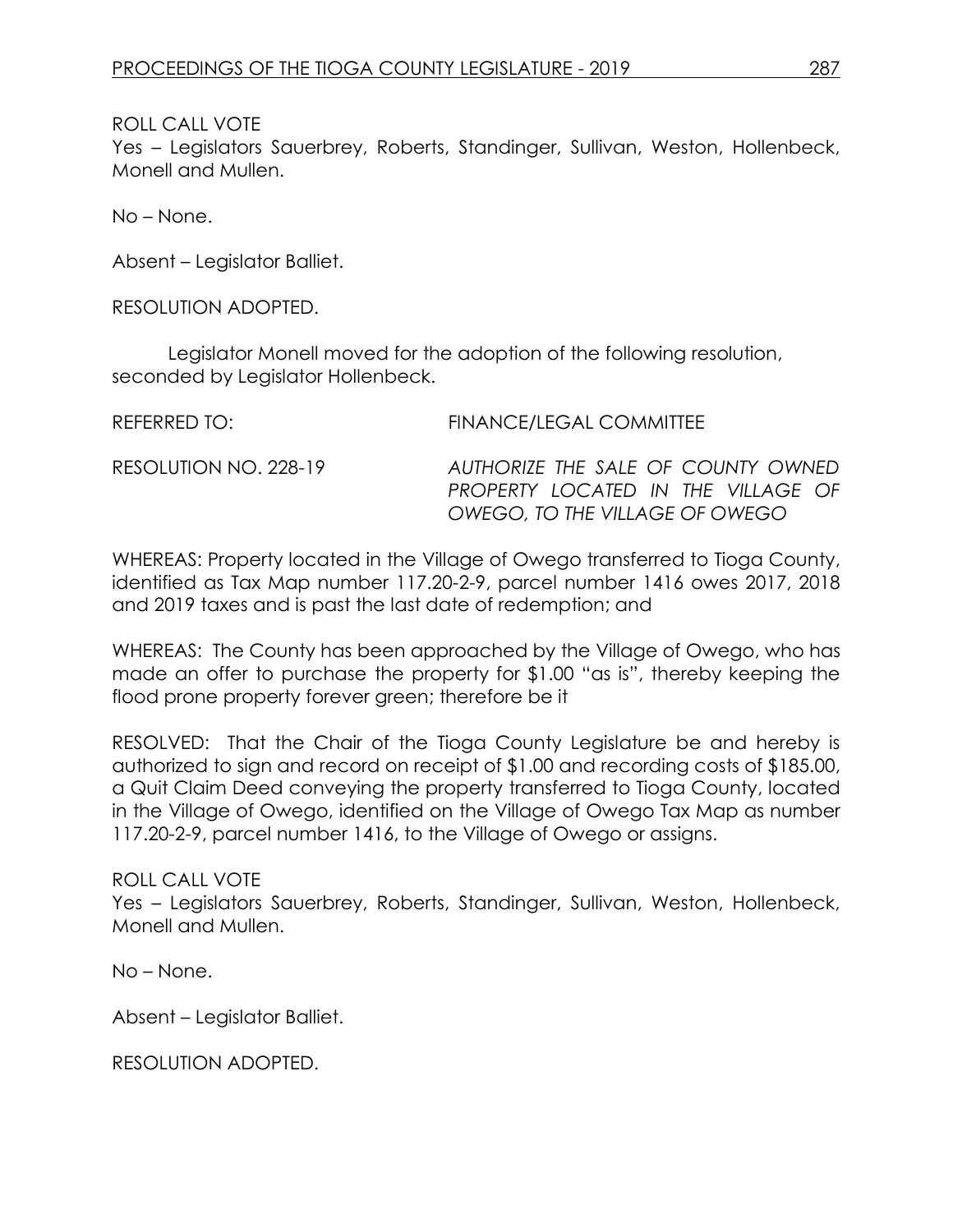Legislator Monell moved for the adoption of the following resolution, seconded by Legislator Hollenbeck.

REFERRED TO: FINANCE/LEGAL COMMITTEE RESOLUTION NO. 229-19 *AUTHORIZE THE SALE OF COUNTY OWNED PROPERTY LOCATED IN THE VILLAGE OF OWEGO, TO THE ST. PAUL'S EPISCOPAL CHURCH*

WHEREAS: Property located in the Village of Owego transferred to Tioga County, identified as Tax Map number 128.08-1-21, parcel number 512 owes 2017, 2018 and 2019 taxes and is past the last date of redemption; and

WHEREAS: The County has been approached by the St. Paul's Episcopal Church who has made an offer to purchase the property for \$1,000 "as is"; therefore be it

RESOLVED: That the Chair of the Tioga County Legislature be and hereby is authorized to sign and record on receipt of \$1,000 and recording costs of \$185.00, a Quit Claim Deed conveying the property transferred to Tioga County, located in the Village of Owego, identified on the Village of Owego Tax Map as number 128.08-1-21, parcel number 512, to St. Paul's Episcopal Church or assigns.

### ROLL CALL VOTE

Yes – Legislators Sauerbrey, Roberts, Sullivan, Weston, Hollenbeck, Monell and Mullen.

No – None.

Absent – Legislator Balliet.

Abstain – Legislator Standinger.

RESOLUTION ADOPTED.

Legislator Sullivan moved for the adoption of the following resolution, seconded by Legislator Monell.

REFERRED TO: FINANCE/LEGAL COMMITTEE

RESOLUTION NO. 230-19 *AUTHORIZE THE SALE OF COUNTY OWNED PROPERTY LOCATED IN THE TOWN OF SPENCER TO FLT HOLDING, LLC*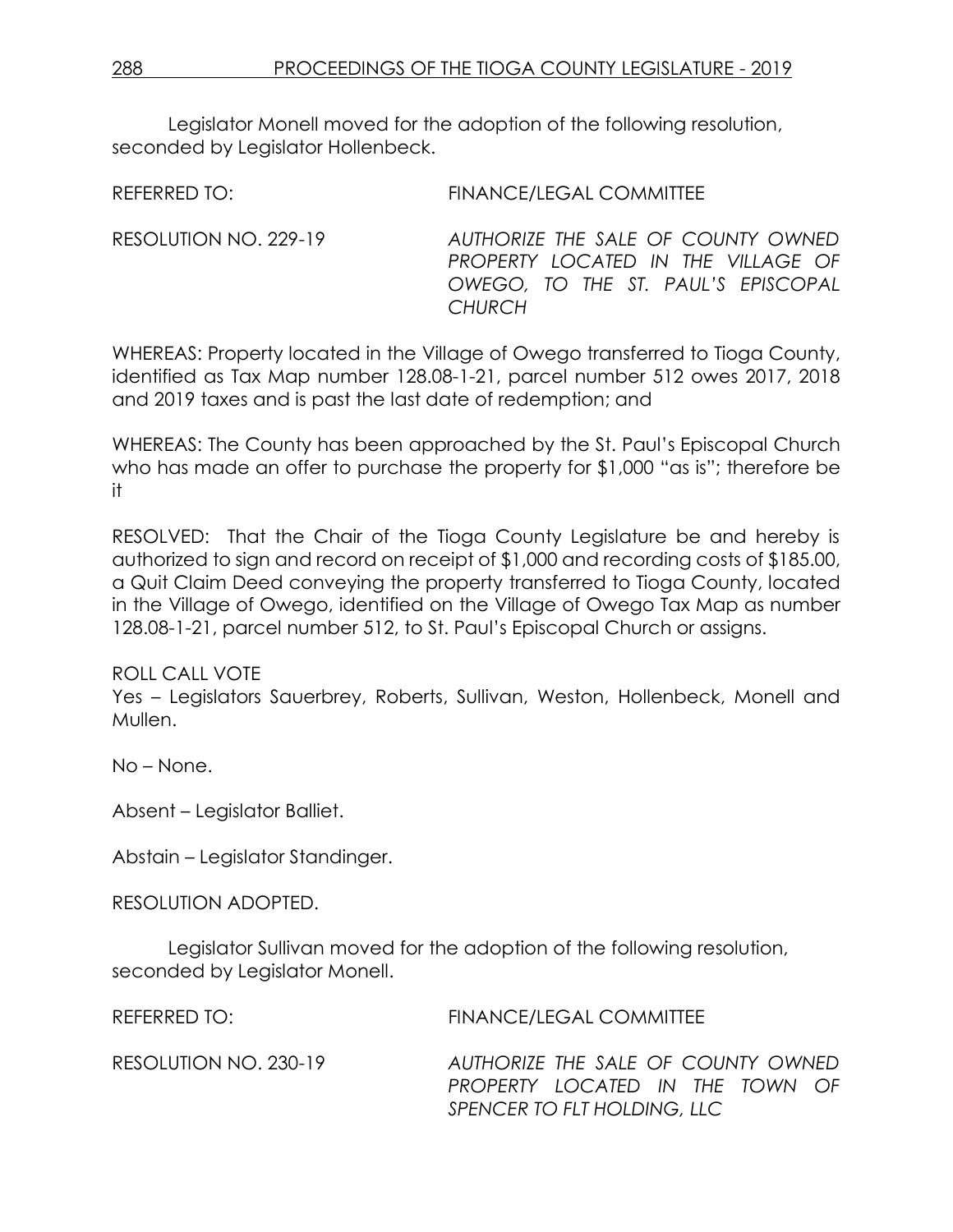WHEREAS: Properties located in the Town of Spencer transferred to Tioga County, identified as Tax Map number 69.00-2-11, parcel number 765 owes 2017, 2018 and 2019 taxes and is past the last date of redemption; and

WHEREAS: The County has been approached by FLT Holding, LLC who has made an offer to purchase back their property for \$15,000 "as is", thereby placing the properties back on the tax rolls; therefore be it

RESOLVED: That the Chair of the Tioga County Legislature be and hereby is authorized to sign and record on receipt of \$15,000 and recording costs of \$310.00, a Quit Claim Deed conveying the properties transferred to Tioga County, located in the Town of Spencer, identified on the Town of Spencer Tax Map as number 69.00-2-11 parcel number 765 to FLT Holding, LLC or assigns.

ROLL CALL VOTE

Yes – Legislators Sauerbrey, Roberts, Standinger, Sullivan, Weston, Hollenbeck, Monell and Mullen.

No – None.

Absent – Legislator Balliet.

RESOLUTION ADOPTED.

Legislator Monell moved for the adoption of the following resolution, seconded by Legislator Sullivan.

REFERRED TO: FINANCE/LEGAL COMMITTEE

RESOLUTION NO. 231-19 *AUTHORIZE THE SALE OF COUNTY OWNED* 

*PROPERTY LOCATED IN THE VILLAGE OF OWEGO TO ELVIRA GARCIA LOZADA, JAQUELINE GARCIA & DANIEL GARCIA*

WHEREAS: Property located in the Village of Owego transferred to Tioga County, identified as Tax Map number 128.08-1-75, parcel number 573 owes 2017 taxes and is past the last date of redemption; and

WHEREAS: The County has been approached by Elvira Garcia Lozada, Jaqueline Garcia & Daniel Garcia who have made an offer to purchase back their property for \$3,100 "as is", thereby placing the property back on the tax rolls; therefore be it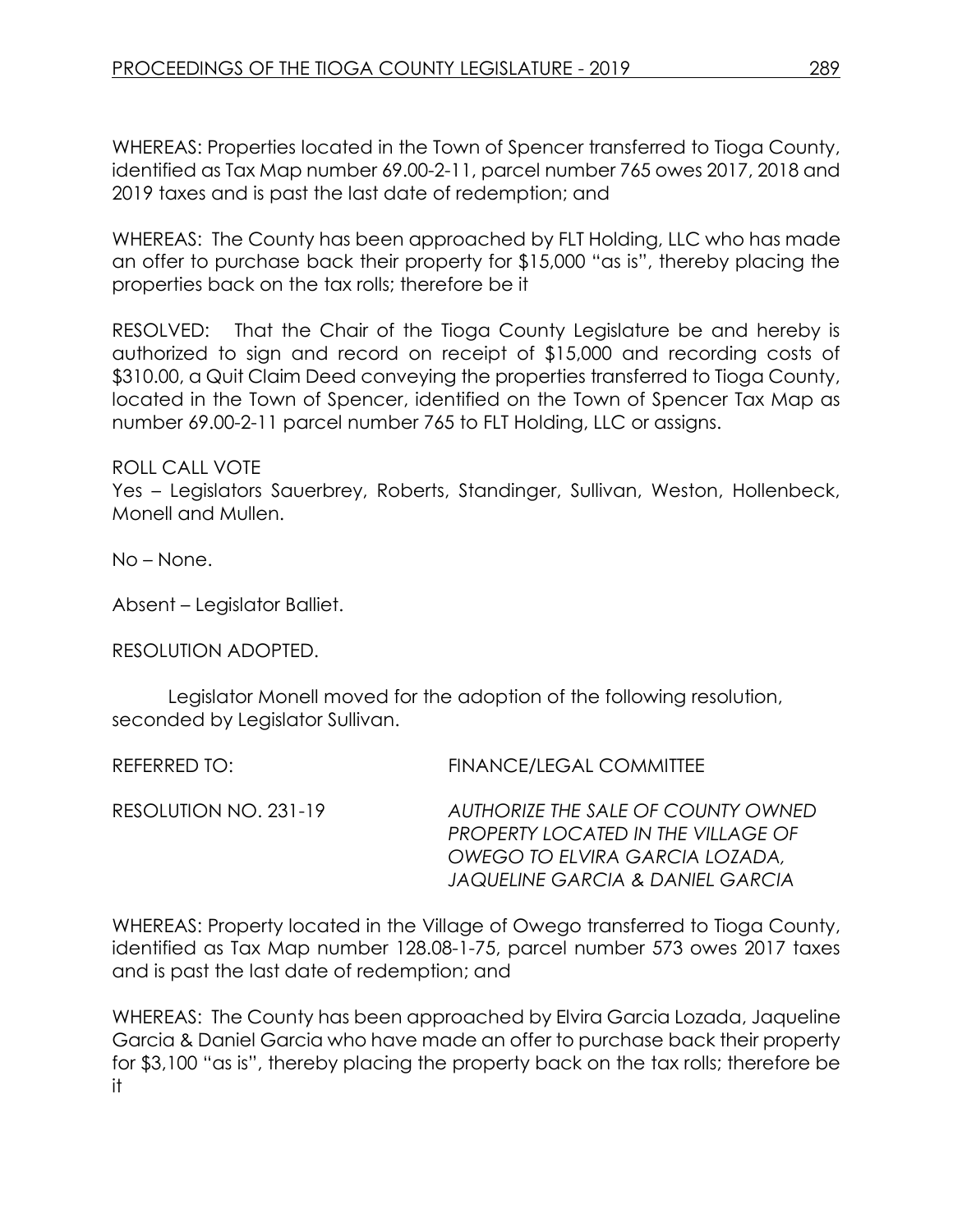## 290 PROCEEDINGS OF THE TIOGA COUNTY LEGISLATURE - 2019

RESOLVED: That the Chair of the Tioga County Legislature be and hereby is authorized to sign and record on receipt of \$3,100 and recording costs of \$185.00, a Quit Claim Deed conveying the property transferred to Tioga County, located in the Village of Owego, identified on the Village of Owego Tax Map as number 128.08-1-75 parcel number 573 to Elvira Garcia Lozada, Jaqueline Garcia & Daniel Garcia or assigns.

ROLL CALL VOTE

Yes – Legislators Sauerbrey, Roberts, Standinger, Sullivan, Weston, Hollenbeck, Monell and Mullen.

No – None.

Absent – Legislator Balliet.

RESOLUTION ADOPTED.

Legislator Sullivan moved for the adoption of the following resolution, seconded by Legislator Weston.

REFERRED TO: **INFORMATION TECHNOLOGY COMMITTEE** PERSONNEL COMMITTEE

RESOLUTION NO. 232–19 *CONTRACT FOR IT CONSULTANT SERVICES FROM FORMER EMPLOYEE*

WHEREAS: Legislative approval is required to contract for professional services from recently retired employees within Tioga County; and

WHEREAS: The Information Technology and Communication Services department has a need to utilize the expertise of the individual retiring from the Programmer position to finalize project migrating applications from the old AS400 computer system after the individual's retirement; and

WHEREAS: The Information Technology department has appropriately budgeted for contracted services in the approved 2019 budget; therefore be it

RESOLVED: That the Chief Information Officer be authorized to contract with Mary Hogan as an IT Consultant at an established rate of \$50.00 per hour from August 26, 2019 until project completion as determined by the CIO, but no later than June 1, 2020.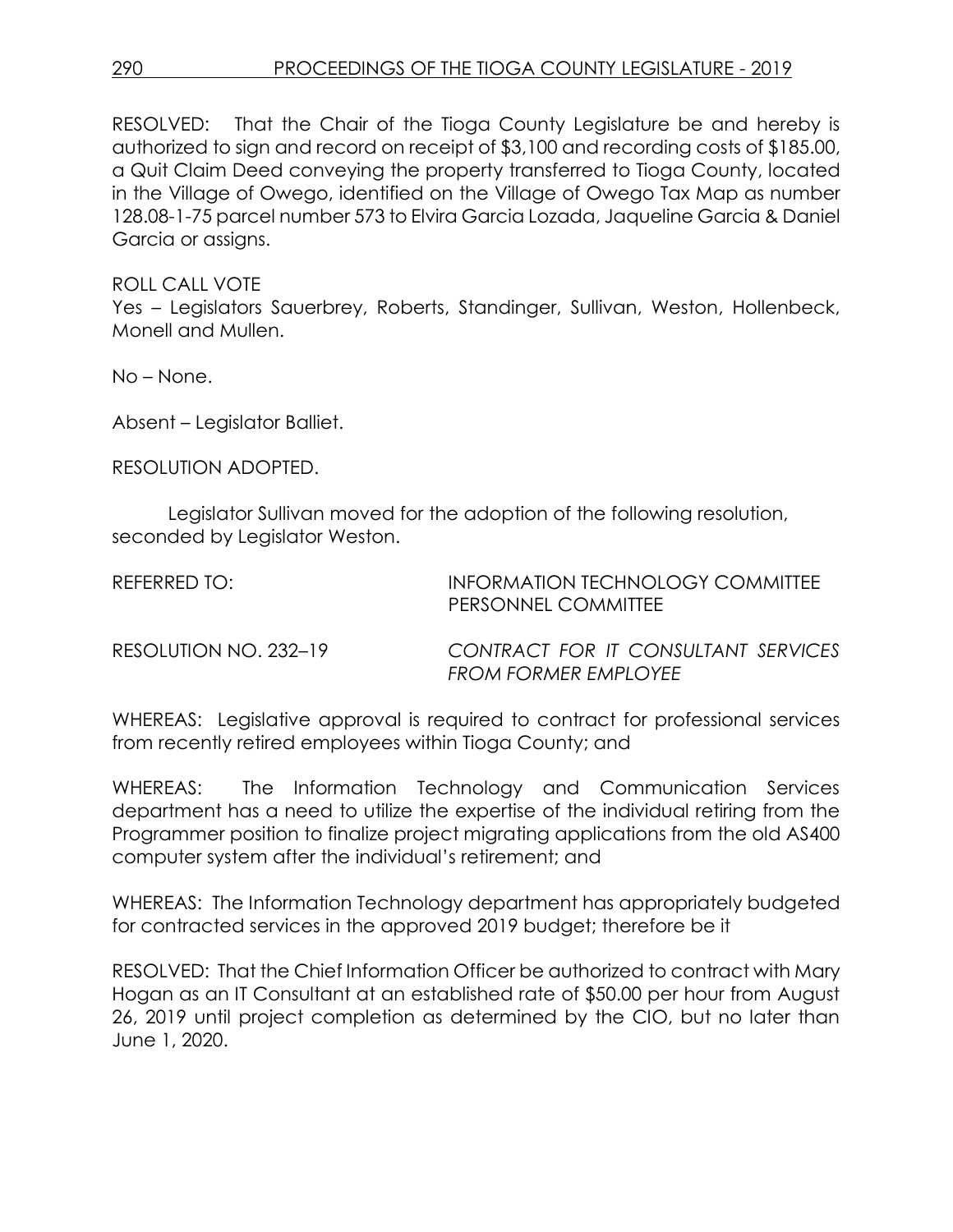Yes – Legislators Sauerbrey, Roberts, Standinger, Sullivan, Weston, Hollenbeck, Monell and Mullen.

No – None.

Absent – Legislator Balliet.

RESOLUTION ADOPTED.

Legislator Mullen moved for the adoption of the following resolution, seconded by Legislator Hollenbeck.

| REFERRED TO:          | <b>PUBLIC SAFETY COMMITTEE</b><br>PERSONNEL COMMITTEE<br><b>FINANCE COMMITTEE</b>      |
|-----------------------|----------------------------------------------------------------------------------------|
| RESOLUTION NO. 233-19 | <b>CREATE AND FILL POSITION</b><br><b>PT DEPUTY SHERIFF</b><br><b>SHERIFF'S OFFICE</b> |

WHEREAS: Legislative approval is required for the creation of new positions and position reclassifications; and

WHEREAS: It is necessary to hire an additional PT Deputy to fulfill the duties in the Civil Office, as the current PT Deputy will be assigned to the Spencer VanEtten School district as the School Resource Officer (SRO) effective September 1, 2019, and

WHEREAS: The Spencer VanEtten School district will reimburse the salary of the PT Deputy; and

WHEREAS: It will be necessary to increase the 2019 PT salary account A3110.510010 by \$12,000 and revenue account A3110.425950 by \$12,000; therefore be it

RESOLVED: That the Sheriff be authorized to create and fill one PT Deputy position, which will increase the PT headcount from 6 to 7 effective September 2019; and be it further

RESOLVED: That the 2019 budget expenditure account A3110.510010 and revenue account A3110.425950 be increased by \$12,000 effective September 2019.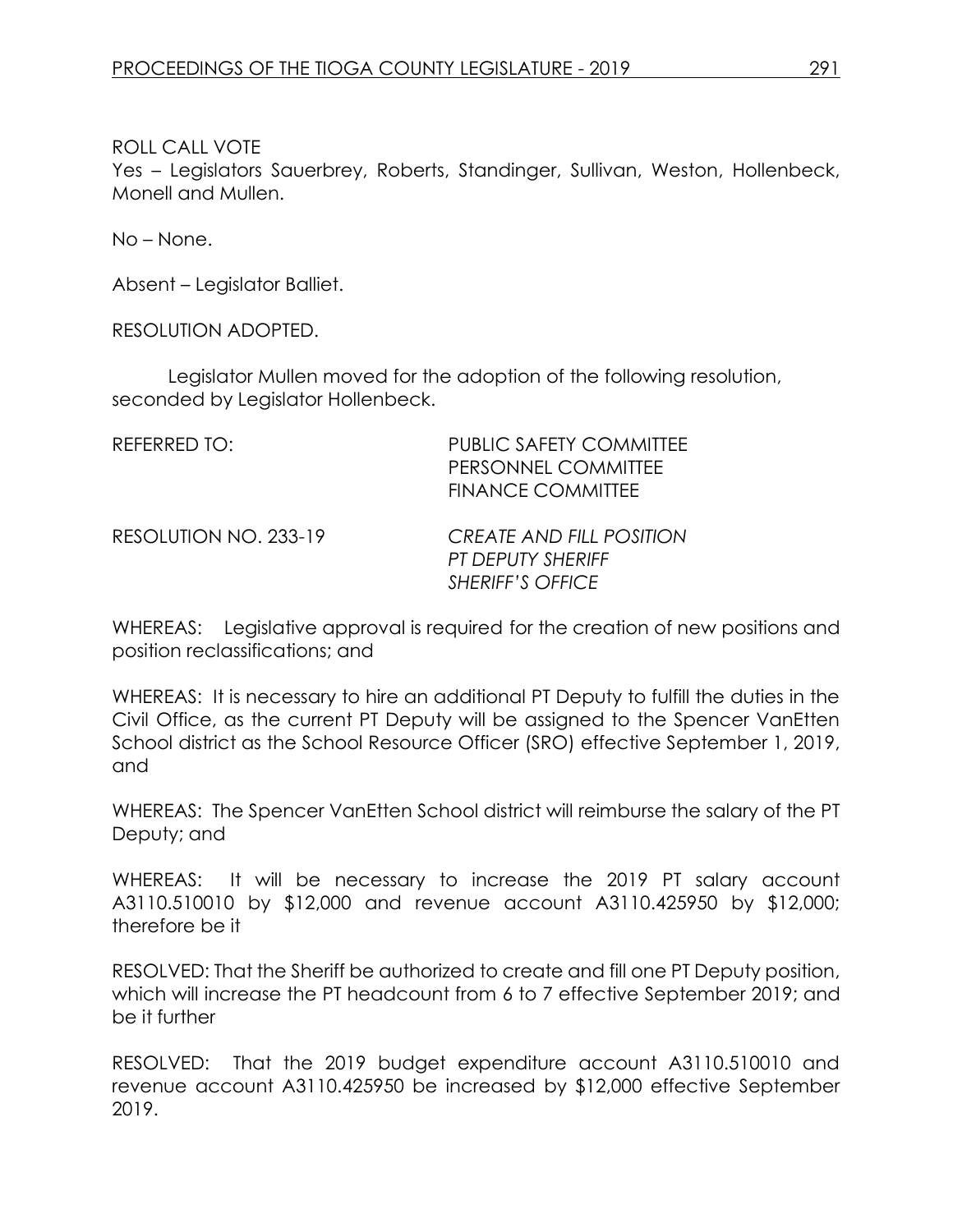Yes – Legislators Sauerbrey, Roberts, Standinger, Sullivan, Weston, Hollenbeck, Monell and Mullen.

No – None.

Absent – Legislator Balliet.

RESOLUTION ADOPTED.

Legislator Standinger moved for the adoption of the following resolution, seconded by Legislator Sullivan.

| REFERRED TO:          | <b>HEALTH &amp; HUMAN SERVICES COMMITTEE</b><br>PERSONNEL COMMITTEE                                                                                                        |
|-----------------------|----------------------------------------------------------------------------------------------------------------------------------------------------------------------------|
| RESOLUTION NO. 234-19 | CREATE AND FILL SEASONAL SOCIAL<br>WELFARE EXAMINER POSITION AND<br>SEASONAL OFFICE SPECIALIST I POSITIONS<br><b>FOR THE HEAP PROGRAM</b><br>DEPARTMENT OF SOCIAL SERVICES |

WHEREAS: Legislative approval is required for the creation of any new positions within Tioga County; and

WHEREAS: The Home Energy Assistance Program (HEAP) will tentatively begin outreach in mid-August and be in full season on November 11, 2019; and

WHEREAS: The Social Services budget allows for the hiring of the following staff for the HEAP Program:

Two, full-time, seasonal Social Welfare Examiners for the period September 30, 2019 through February 28, 2020 at the starting salary of \$14.73 per hour, and

One, full-time seasonal Office Specialist I for the period October 15, 2019 through March 31, 2020 at the starting salary of \$12.22 per hour, and

Two, full-time, seasonal Office Specialist I for the period October 28, 2019 through February 28, 2020 at the starting salary of \$12.22 per hour, and

One, full-time, seasonal Office Specialist I for the period October 28, 2019 through January 31, 2020 at the starting salary of \$12.22 per hour; therefore, be it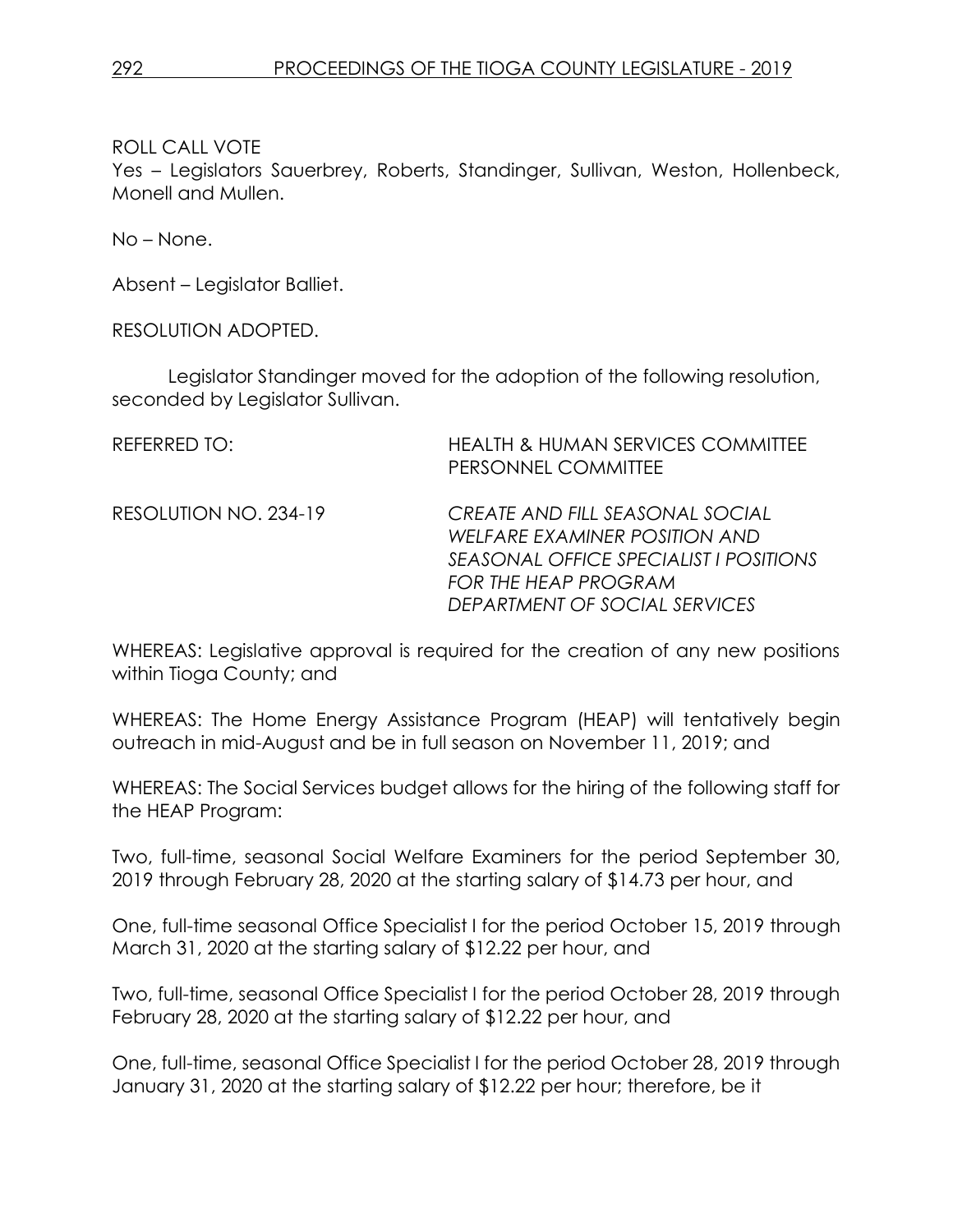RESOLVED: That the Department of Social Services be authorized to create and fill the seasonal HEAP positions listed above and where required, appoint from the appropriate eligible list.

ROLL CALL VOTE

Yes – Legislators Sauerbrey, Roberts, Standinger, Sullivan, Weston, Hollenbeck, Monell and Mullen.

No – None.

Absent – Legislator Balliet.

RESOLUTION ADOPTED.

Legislator Weston moved for the adoption of the following resolution, seconded by Legislator Hollenbeck.

REFERRED TO: PERSONNEL COMMITTEE

RESOLUTION NO. 235-19 *AUTHORIZE NON-UNION SALARY (LEGISLATIVE OFFICE)*

WHEREAS: Legislative approval is required for all Non-Union salaries; and

WHEREAS: The Clerk to the Legislature position shall become vacant on September 14, 2019 due to a retirement; and

WHEREAS: The Legislature would like to promote Cathy Haskell, Deputy Clerk to the Legislature, into the Clerk to the Legislature position; therefore be it

RESOLVED: That Cathy Haskell shall be appointed Clerk to the Legislature effective September 14, 2019 at an annual salary of \$70,000.

Legislator Hollenbeck made a motion to amend the above resolution, seconded by Legislator Monell and to read as follows:

Add at the end of the Resolved "and there shall be no salary increase for 2020".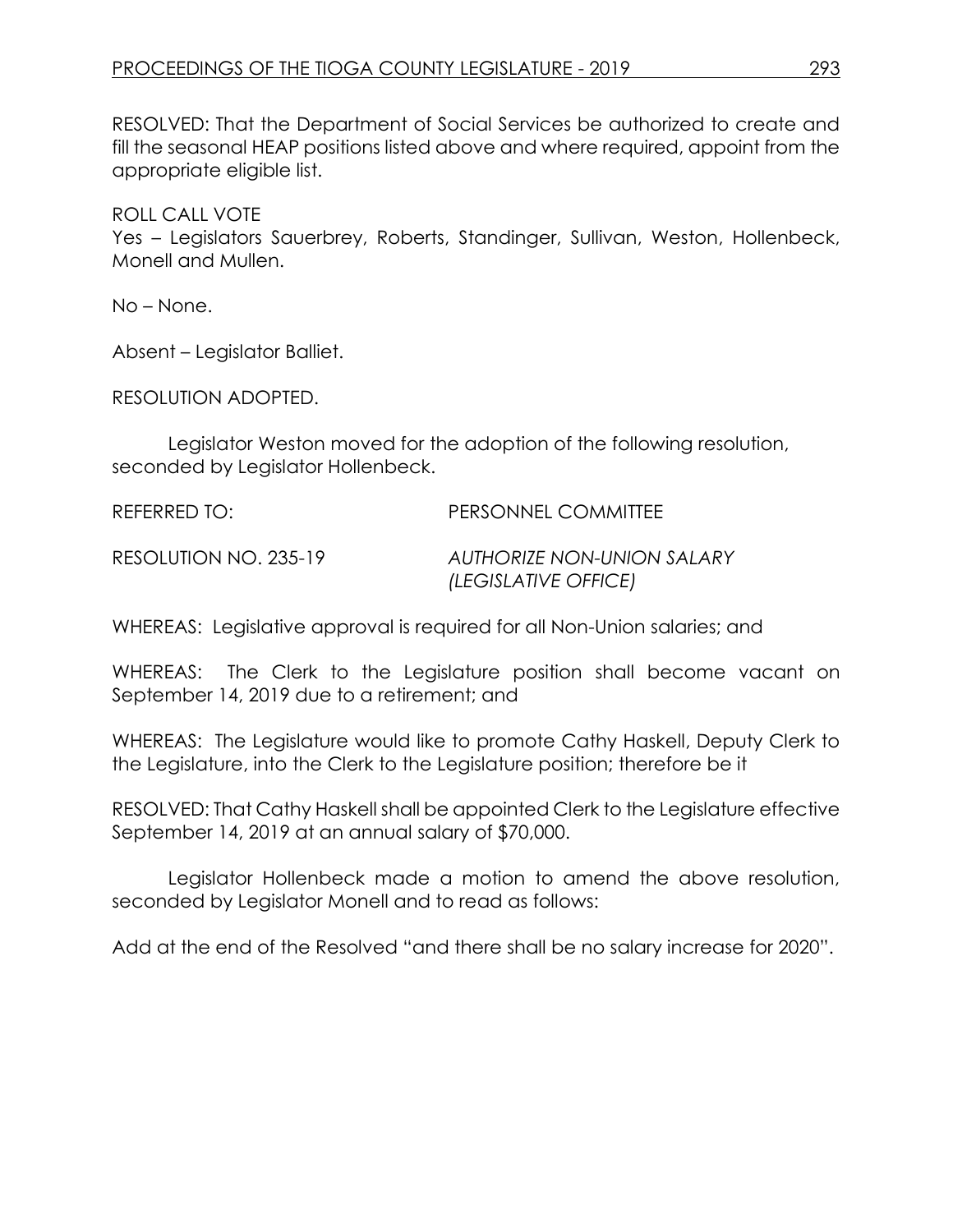ROLL CALL VOTE ON AMENDMENT

Yes – Legislators Sauerbrey, Roberts, Standinger, Sullivan, Weston, Hollenbeck, Monell and Mullen.

No – None.

Absent – Legislator Balliet.

RESOLUTION ADOPTED.

ROLL CALL VOTE ON RESOLUTION AS AMENDED Yes – Legislators Sauerbrey, Roberts, Standinger, Sullivan, Weston, Hollenbeck, Monell and Mullen.

No – None.

Absent – Legislator Balliet.

RESOLUTION ADOPTED.

Legislator Monell made a motion to have the following late-filed resolutions considered, seconded by Legislator Hollenbeck and carried.

Legislator Monell moved for the adoption of the following resolution, seconded by Legislator Hollenbeck.

REFERRED TO: FINANCE/LEGAL COMMITTEE

RESOLUTION NO. 236-19 *ACCEPT AUCTION BIDS FOR COUNTY OWNED PROPERTY ACQUIRED FOR TAXES, AUTHORIZE EXECUTION OF DEEDS*

WHEREAS: Properties acquired by Tioga County for nonpayment of taxes in the Towns of Barton, Berkshire, Candor, Newark Valley, Nichols, Owego, Richford , Spencer and Tioga were offered for sale at Public Auction conducted Wednesday, August 07, 2018, by the County Treasurer; and

WHEREAS: It is the intent of the Legislature to return the properties to the Tax Rolls as soon as possible; therefore be it

RESOLVED: That the following bids, being the highest made at said Auction for the several different properties offered, be and hereby are accepted and the Chair of the Tioga County Legislature authorized to sign and record, on receipt of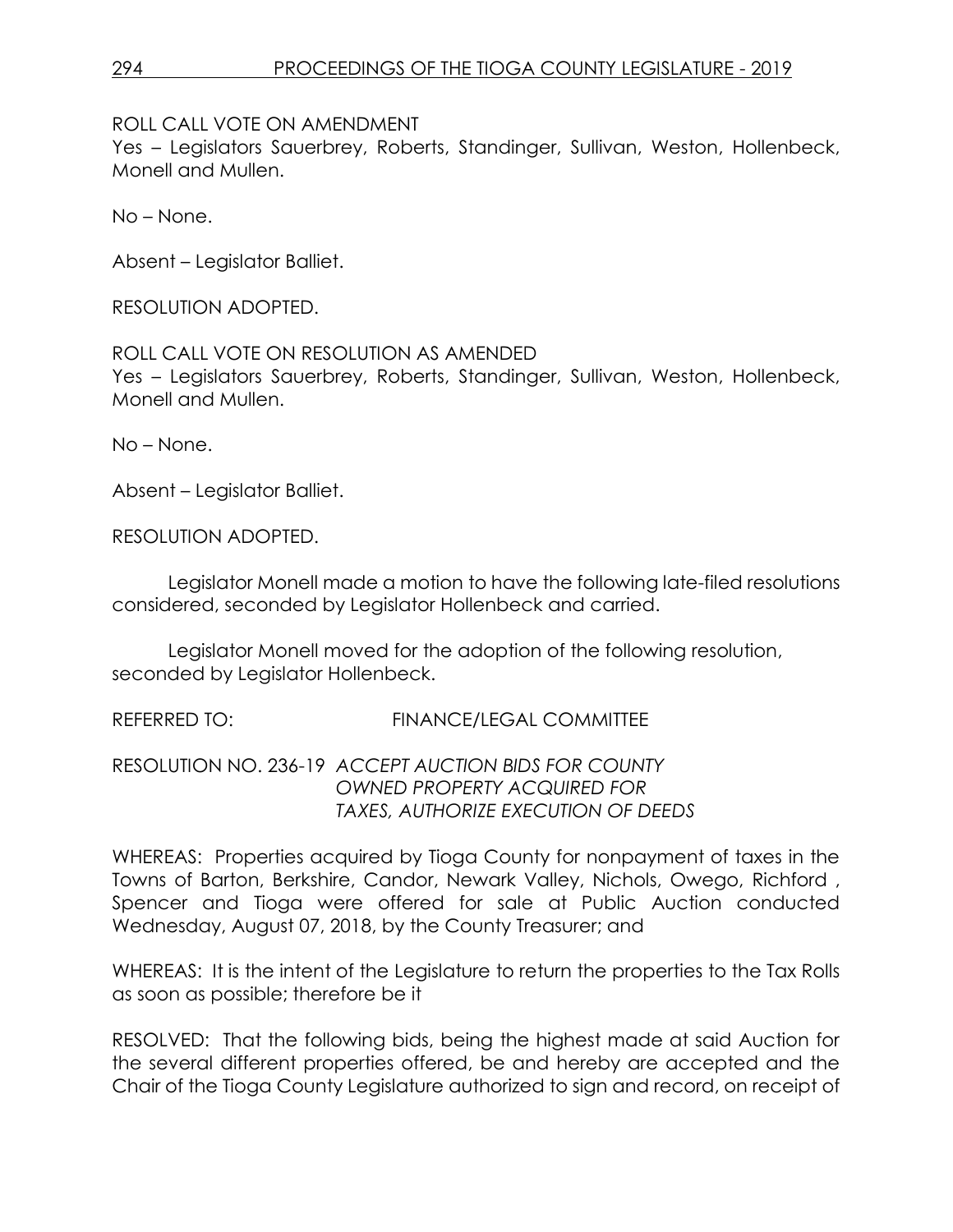the amount bid and recording costs, Quit Claim Deeds conveying the various parcels to the successful bidders and to their assigns:

| Prior Owner-Tax Map#                                                                                                                                                                                                                                                                                                                                                                                           | Purchaser                                                                                                                                                                                                                                                                                                      | <b>Bid</b>                                                                                                                   |
|----------------------------------------------------------------------------------------------------------------------------------------------------------------------------------------------------------------------------------------------------------------------------------------------------------------------------------------------------------------------------------------------------------------|----------------------------------------------------------------------------------------------------------------------------------------------------------------------------------------------------------------------------------------------------------------------------------------------------------------|------------------------------------------------------------------------------------------------------------------------------|
| <u>Town of Barton:</u><br>Mark J & April Walmsley; 166.16-3-3<br>Lois Randall; 167.09-1-12.20;<br>William & Addie Greenig; 123.00-3-1<br>Bonnie & Vernon Rogers; 123.00-2-18.20 Christopher R. Uettwiller                                                                                                                                                                                                      | Michael E. Myers & Andrew Aronstam<br><b>Fredrick Eccleston</b><br>Andrew R. & Jessica C-B McGee                                                                                                                                                                                                               | \$10,500<br>\$4,500<br>\$100,000<br>\$27,000                                                                                 |
| Town of Berkshire<br>Anna & Lee Olmstead; 32.00-1-20                                                                                                                                                                                                                                                                                                                                                           | George A. Hoffmier Sr. & Jr                                                                                                                                                                                                                                                                                    | \$8,000                                                                                                                      |
| Town of Candor:<br>Kathy A Duffy-Wentz; 61.13-1-26<br>Ruth & Wilbert M Jackson; 61.09-2-7<br>Howard R Leonard; 27.00-1-9.412<br>Richard Hayes; 52.00-2-2.12<br>Howard R Leonard; 38.00-1-23<br>George & Mandi Parker; 51.00-1-13.10 Timothy C. & Connie J. Jordan                                                                                                                                              | Jennifer L. Hill<br>Dawn M. Shedden<br>Joshua N. Lee<br>Eric D. Slate<br>Gerald R. & Tina L Jones                                                                                                                                                                                                              | \$16,000<br>\$10,000<br>\$1,700<br>\$37,000<br>\$1,250<br>\$12,000                                                           |
| <u>Town of Newark Valley:</u><br>Gerald F Farr; 64.00-2-23<br>Olive Joan French; 44.00-1-45<br>Deborah M Fedorwicz; 64.19-1-4<br>Lisa & Rodger Kalpokas; 52.00-1-12.42                                                                                                                                                                                                                                         | George A. Hoffmier Sr. & Jr.<br>Cody M. French<br><b>Patterson Court LLC</b><br>William M. & Kathryn J. Davey                                                                                                                                                                                                  | \$17,500<br>\$5,000<br>\$2,500<br>\$650                                                                                      |
| <u>Town of Nichols:</u><br>Norman C & Joyce E Amberge; 149.13-1-27 BTSB Properties, LLC<br>Frank Auge; 168.00-3-11.70<br>Anthony & Karen Menendez; 172.00-1-9.10<br>Richard W & Georgiea Olmstead; 170.00-2-2 Michael D. Campbell<br>County of Tioga; 149.00-1-33                                                                                                                                              | <b>Austin Rentals</b><br>James Al. & Ray C. Lohmeyer<br>Roseann M. & Bryan R. Cole                                                                                                                                                                                                                             | \$43,000<br>\$32,000<br>\$10,000<br>\$14,000<br>\$8,500                                                                      |
| Town of Owego:<br>Robert E Butler; 128.08-3-71<br>Robert E Butler; 128.08-7-81<br>Peter D Austin; 143.10-1-38<br>Jason M Crouthamel; 143.09-1-37<br>Jacqueline Kelly; 175.00-2-19.2<br>Manuel Gusta; 96.00-2-22<br>Geoff Nunn; 131.19-1-32.2<br>Sarah Matt; 128.08-1-1.123<br>Corey W. Relyea; 142.14-1-27.21<br>Corey W. Relyea; 128.08-1-1.125<br>Donald F Myers II; 142.15-1-31<br>David Space; 175.00-2-48 | <b>TPR Realty LLC</b><br>Victoria P. Wagner<br>Richard J. Carling Jr<br>Thaddeus J. Sisson<br>Salvatore Peretore III<br>Thomas D. & Deborah Darpino<br>Gary R. Bradley<br>Richard J. Carling Jr<br><b>TPR Realty LLC</b><br>Richard Carling Jr.<br>Charles L. & Valerie Everetts<br>Harvey L. & Staci S. Romeo | \$9,500<br>\$10,250<br>\$7,750<br>\$34,000<br>\$2,750<br>\$23,000<br>\$78,000<br>\$50<br>\$600<br>\$10<br>\$1,500<br>\$4,500 |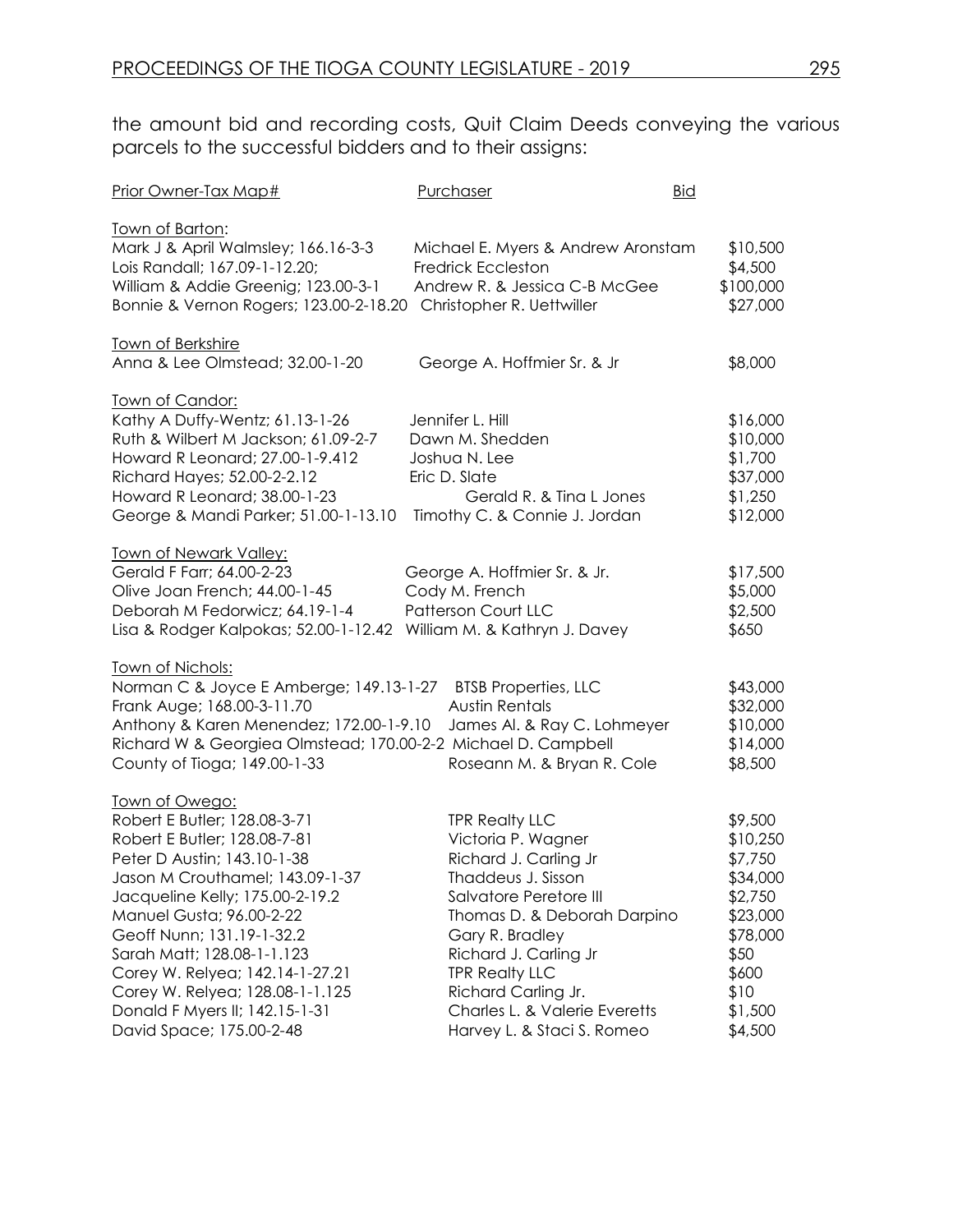| Prior Owner-Tax Map#                                                  | Purchaser                | <b>Bid</b> |          |
|-----------------------------------------------------------------------|--------------------------|------------|----------|
| Town of Richford:                                                     |                          |            |          |
| Neal S & Lin M Ingrahm; 4.00-1-4.20                                   | Charles R. Thayer        |            | \$18,000 |
| Howard T & Catherine Schoonover; 11.18-1-37 Stefan A. Marsh           |                          |            | \$3,500  |
| Eric G & Alexis N Andersen; 14.00-1-6.50                              | David S. Oliver          |            | \$5,500  |
| Albert & Lorena Marichal; 2.00-2-34                                   | Smith Parks Holdings LLC |            | \$22,000 |
| Dan W Leach & Jennifer C Devine; 4.00-1-10.30 David A. & Mary B Klein |                          |            | \$11,000 |
| Town of Spencer                                                       |                          |            |          |
| Stephanie A Burgess; 79.00-1-37.2                                     | Pamela S. Pospisil       |            | \$41,500 |
| <u> Town of Tioga:</u>                                                |                          |            |          |
| Lynn Brandy; 117.11-2-7                                               | Yuriy V Brich            |            | \$11,500 |
| Michael D & Angela Martin; 148.00-1-9.20                              | Abram H. Nichols         |            | \$20,000 |
| Richard Predmore; 104.00-1-16.20                                      | <b>TPR Realty LLC</b>    |            | \$7,500  |
| Henry C Beebe; 147.00-2-3.25                                          | Reed H. Perkins          |            | \$23,000 |
| Connie H Christiansen; 147.00-2-3.24                                  | Chad Horihan             |            | \$18,000 |

Yes – Legislators Sauerbrey, Roberts, Standinger, Sullivan, Weston, Hollenbeck, Monell and Mullen.

No – None.

Absent – Legislator Balliet.

RESOLUTION ADOPTED.

Legislator Monell moved for the adoption of the following resolution, seconded by Legislator Hollenbeck.

| REFERRED TO:          | ED&P LEGISLATIVE COMMITTEE<br>PERSONNEL COMMITTEE           |
|-----------------------|-------------------------------------------------------------|
| RESOLUTION NO. 237-19 | AUTHORIZE APPOINTMENT OF ECONOMIC<br>DEVELOPMENT SPECIALIST |
|                       | ECONOMIC DEVELOPMENT & PLANNING                             |

WHEREAS: Due to a resignation, the Department of Economic Development and Planning has had a vacant Economic Development Specialist since June 14, 2019; and

WHEREAS: The Director of Economic Development and Planning received authorization to fill said vacancy; and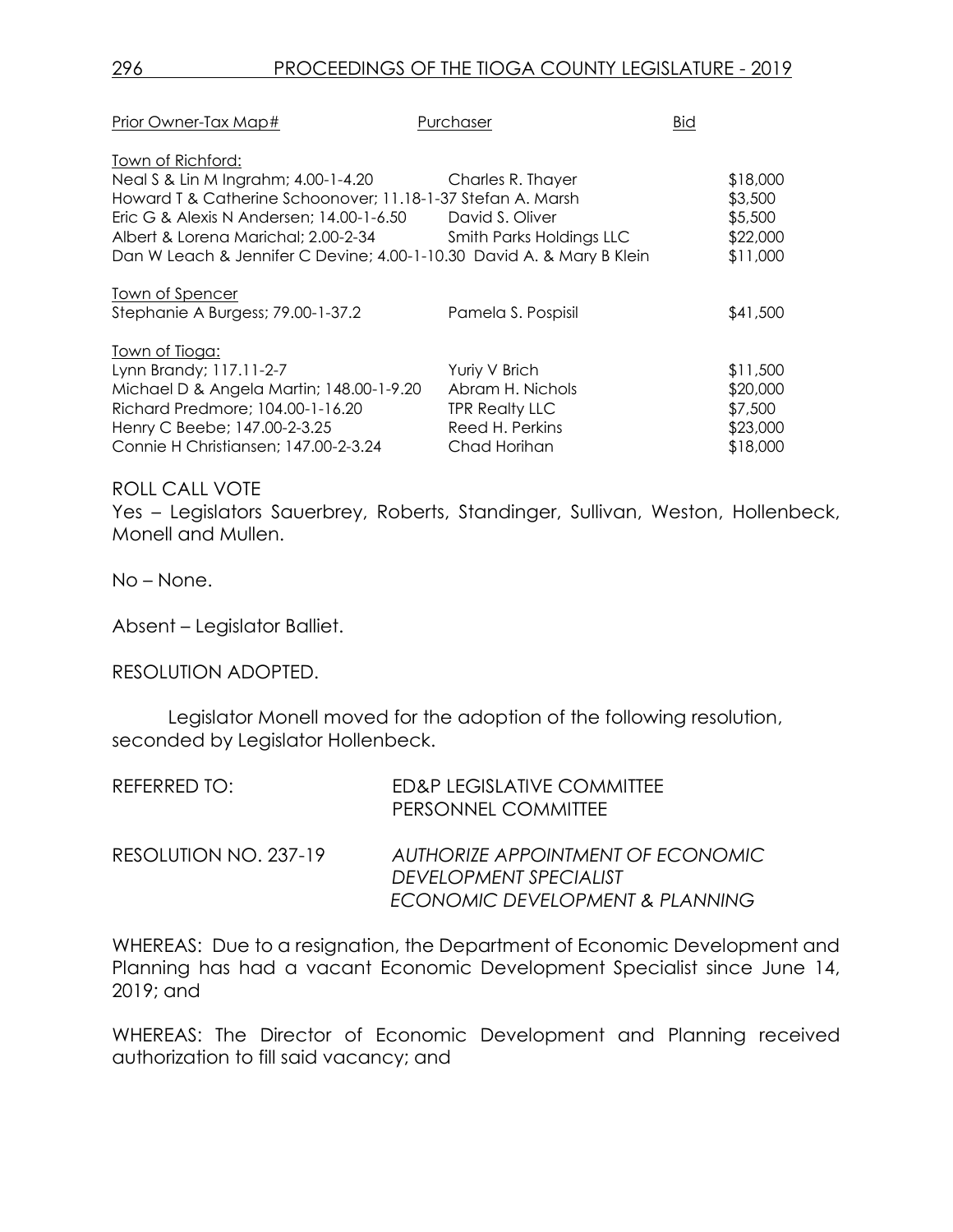WHEREAS: The Tioga County Industrial Development Agency has expressed a commitment to partner with the County by providing funding toward the hire of an Economic Development Specialist in an annual amount not to exceed \$20,000; and

WHEREAS: The Legislature reserves the right to re-evaluate the need for the position at the time of 2021 budget planning; and

WHEREAS: The Director of Economic Development and Planning conducted interviews and identified an acceptable candidate from a certified eligible list; therefore be it

RESOLVED: That the Director of Economic Development and Planning is hereby authorized to appoint Megan E. Griffiths as a full time Economic Development Specialist at an annual non-union salary of \$43,985, effective September 3, 2019.

ROLL CALL VOTE Yes – Legislators Sauerbrey, Roberts, Standinger, Sullivan, Weston, Hollenbeck, Monell and Mullen.

No – None.

Absent – Legislator Balliet.

RESOLUTION ADOPTED.

Legislator Roberts moved for the adoption of the following resolution, seconded by Legislator Standinger.

REFERRED TO: PUBLIC WORKS

RESOLUTION NO. 238-19 *AWARD BRIDGE PREVENTATIVE MAINTENANCE PHASE IV PIN 9754.28 CONSTRUCTION CONTRACT* 

WHEREAS: Tioga County was awarded funding for this project through NYSDOT; and

WHEREAS: Funding is available for this portion of the project; and

WHEREAS: The Commissioner of Public Works received one sealed bid on August 8, 2019 and the bid result was as follows:

R. DeVincentis Construction, Inc.  $$197,000.00$